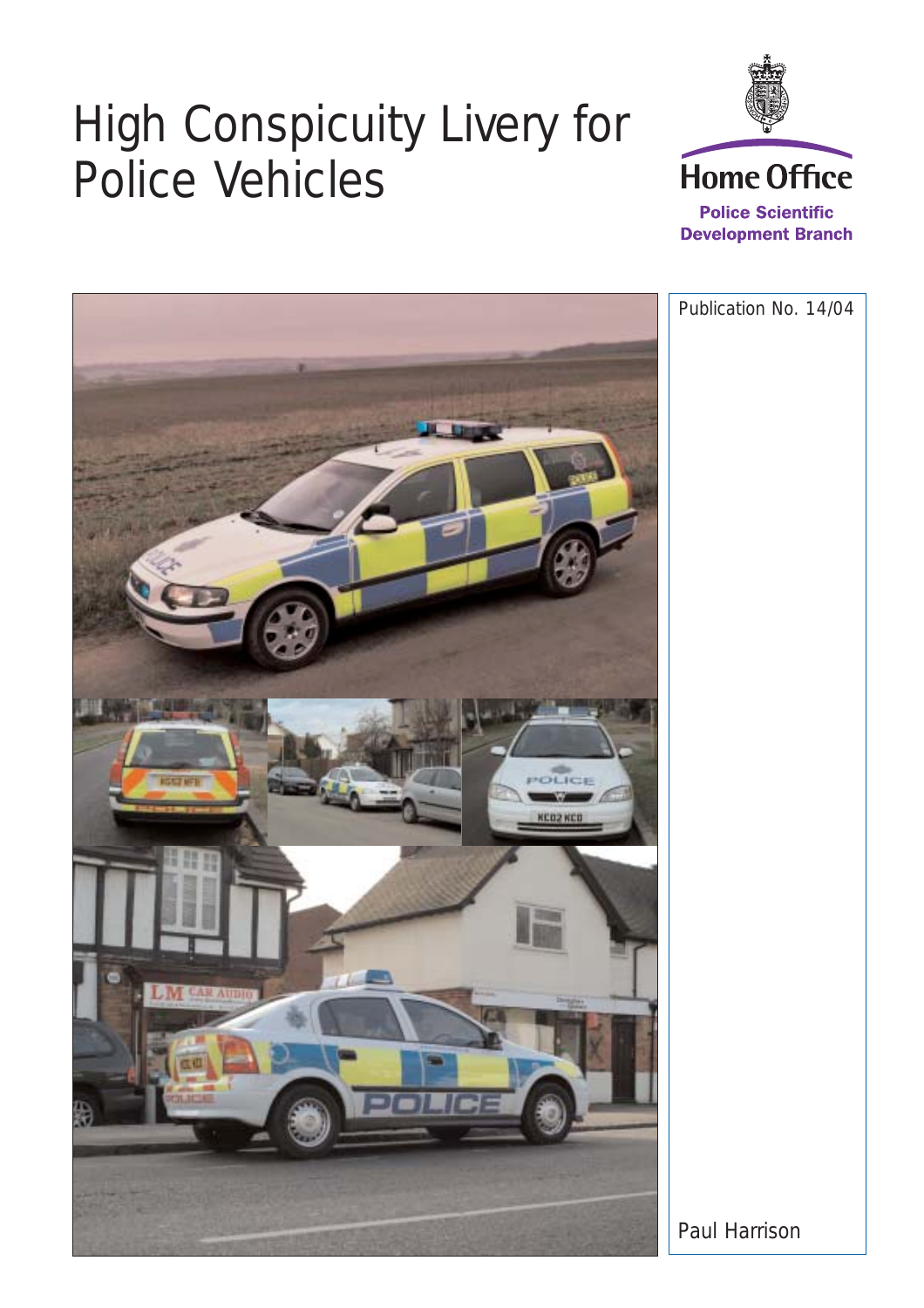# High-Conspicuity Livery for Police Vehicles

Paul Harrison

Publication No 14/04

POLICE SCIENTIFIC DEVELOPMENT BRANCH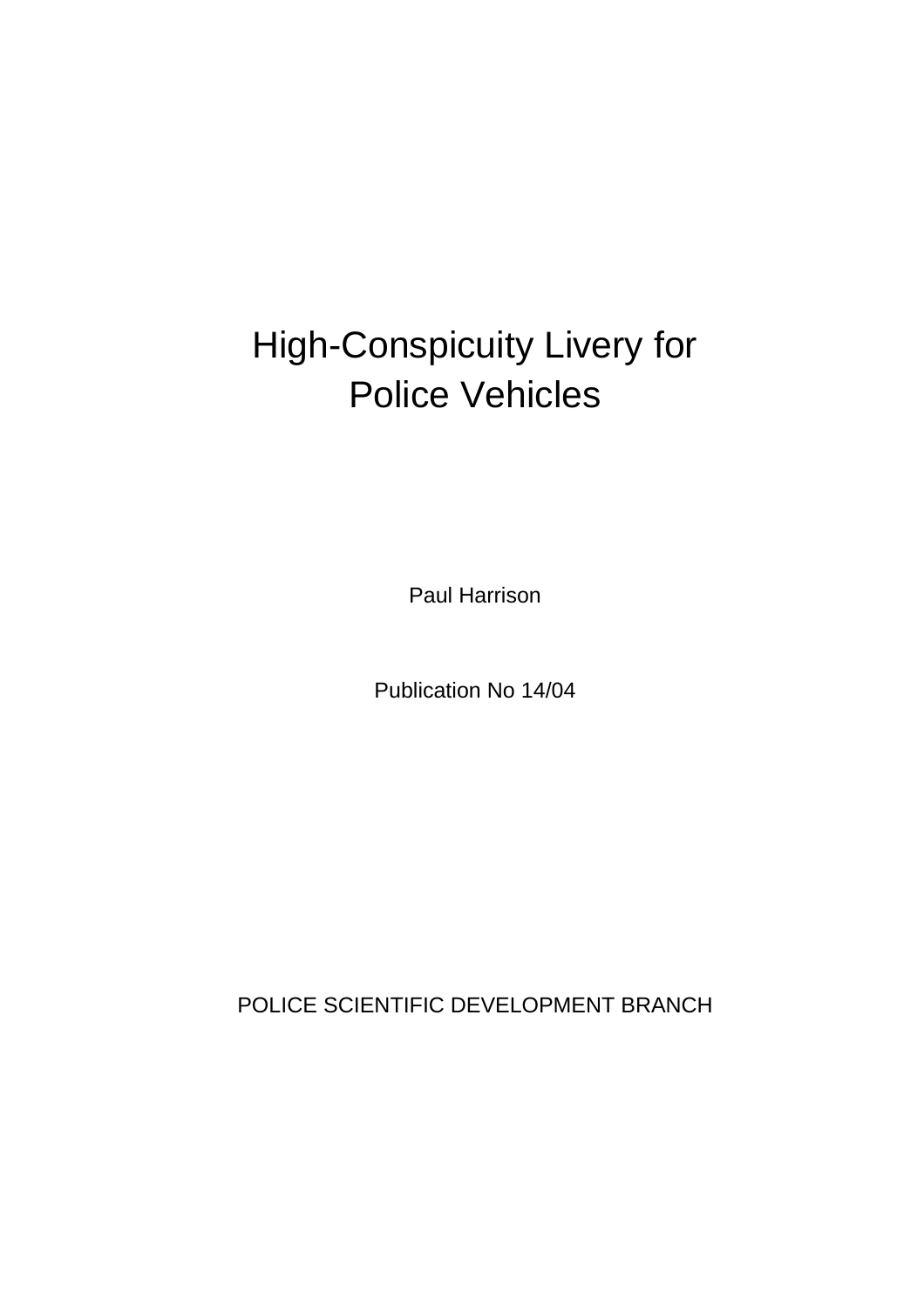## HIGH-CONSPICUITY LIVERY FOR POLICE VEHICLES

PAUL HARRISON

### FIRST PUBLISHED 2004

### © CROWN COPYRIGHT 2004

The text of this publication may not be reproduced, nor may talks or lectures based on material contained within the document be given, without the written consent of the Director, Home Office Police Scientific Development Branch.

Published by:

Home Office Police Scientific Development Branch Sandridge St. Albans **Hertfordshire** AL4 9HQ United Kingdom

### COVER PHOTOGRAPHS

Top: Full battenburg Centre: From the left: full battenburg rear view; half battenburg in residential street; half battenburg front view

Bottom: Close-up of half battenburg in a High Street environment

Printed by:

eSP Colour Elgin Drive **Swindon Wiltshire** SN2 8XU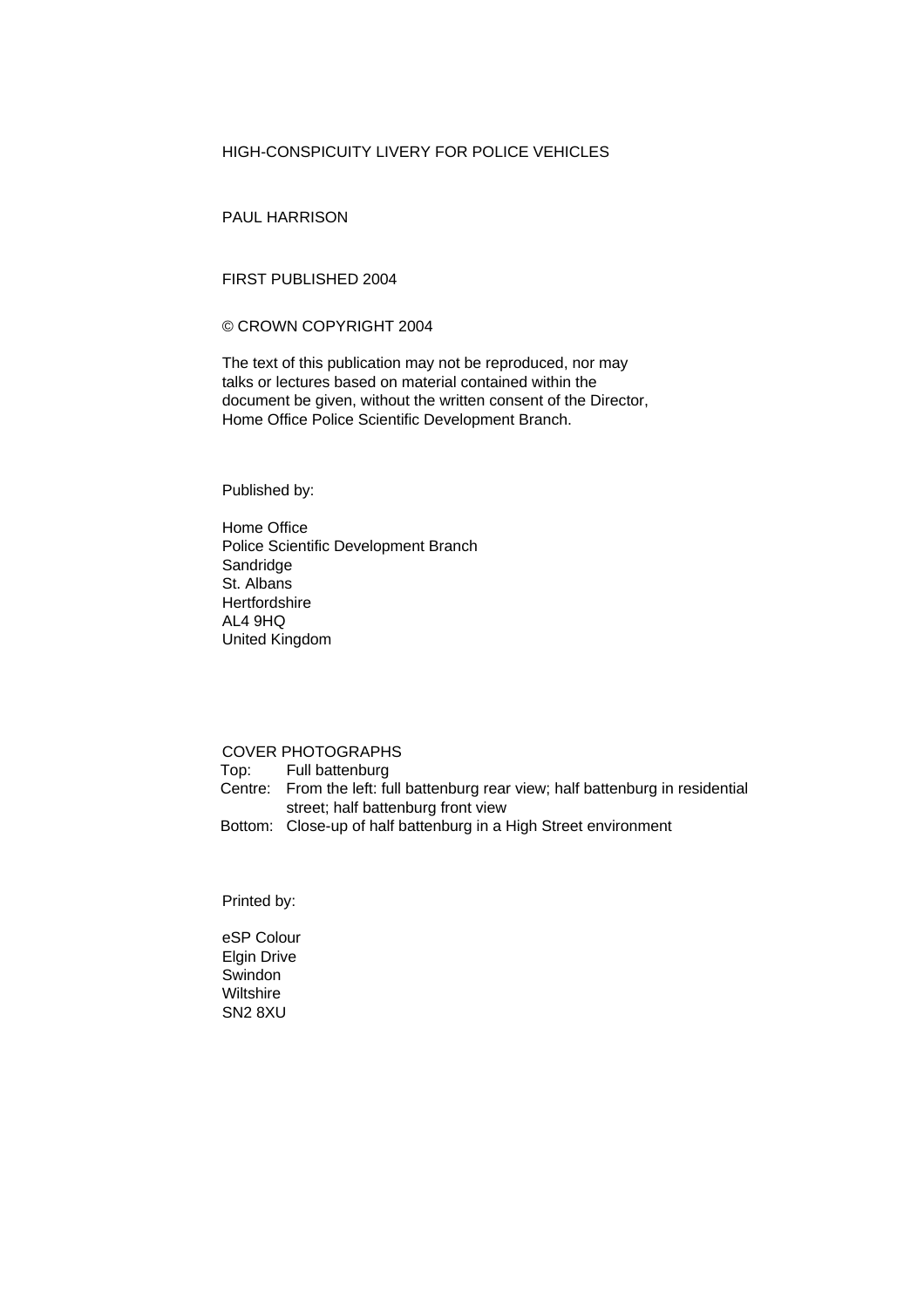



# **Foreword**

In 1998, the Police Scientific Development Branch (PSDB), at the request of the then National Motorway Policing sub-committee of the former Association of Chief Police Officers (ACPO) Traffic committee (now ACPO Roads Policing Operations Forum, RPOF), published a "Specification for the Livery on Police Patrol Cars." This document provided the police service with a practical corporate high-conspicuity vehicle livery that met ACPO operational requirements. Owing to its use of alternating blocks of contrasting colour, the livery subsequently acquired the name "Battenburg."

Since the release of the battenburg livery specification, uptake by the police service has been steady. 46% of forces had applied battenburg to at least three quarters of their vehicles for motorways and trunk road patrol duties by 2001. A survey in 2003 has shown that this number has increased to 76% of forces. The survey also suggested that this figure is likely to climb to 85 or 90% by the end of 2004.

The United States National Institute of Justice is considering trials of the battenburg livery in order to promote officer safety and corporacy.

Within the last few years and in light of the policy of "high visibility policing," it has become apparent that a livery similar in appearance to battenburg was required for urban police patrol vehicles, building on the corporate image established by battenburg. The operational requirement was agreed by the ACPO RPOF and an evaluation has been completed by PSDB. The resultant livery, known as the "Half Battenburg," is detailed in this publication.

It is hoped that this police vehicle livery specification will be adopted by all forces within the United Kingdom, enhancing the corporate image of the police service and promoting greater safety on our roads.

S. M. Green QPM Chief Constable Nottinghamshire Police ACPO Roads Policing Operations Forum Portfolio Holder

B. R. Coleman OBE Director, Home Office Police Scientific Development Branch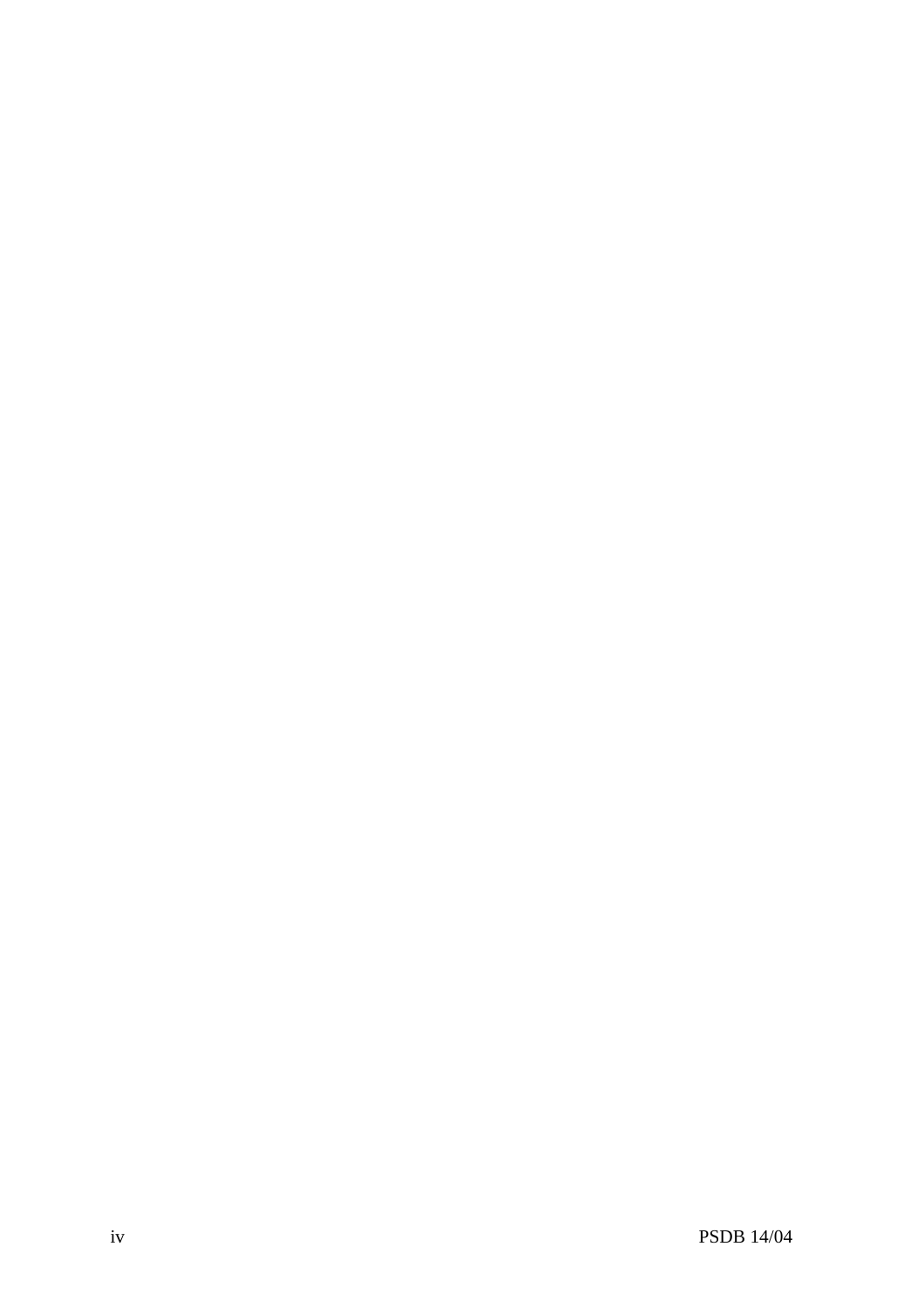# **Management Summary**

This document provides specifications for high-conspicuity livery schemes for both motorway and urban patrol vehicles. The schemes described are for application to motorway/trunk road patrol vehicles – "full battenburg" – and urban/suburban patrol vehicles – "half battenburg." The following items are provided:

- ♦ A summary of the research and development work that went into the original "battenburg" scheme, as well as an outline of the scientific principles behind it;
- ♦ A brief description of the evolution of the "half battenburg" adaptation for urban patrol duties, together with an evaluation of its performance compared with earlier schemes;
- ♦ Information enabling the application of the battenburg and half battenburg marking schemes to police vehicles;
- ♦ Detailed technical specifications for the minimum performance of materials used for marking vehicles in order to gain the full benefits of the liveries;
- ♦ Information concerning the correct application of the materials for marking vehicles;
- ♦ Recommendations for the proper routine maintenance procedure for the high conspicuity materials used for the marking scheme; and
- ♦ Recommended procedures for the removal of high conspicuity marking materials to permit either the replacement of damaged or degraded panels or the decomissioning of vehicles, for example prior to resale.

Information given within this document will enable fleet managers to commission the application of livery to various types of police vehicles. Alternatively, companies specialising in the marking of emergency vehicles should be aware of the requirements of the livery schemes and offer professional services. Contact details for some of these companies are listed in this document, together with the details of some the manufacturers of the retroreflective and fluorescent films whose products were available at the time of writing.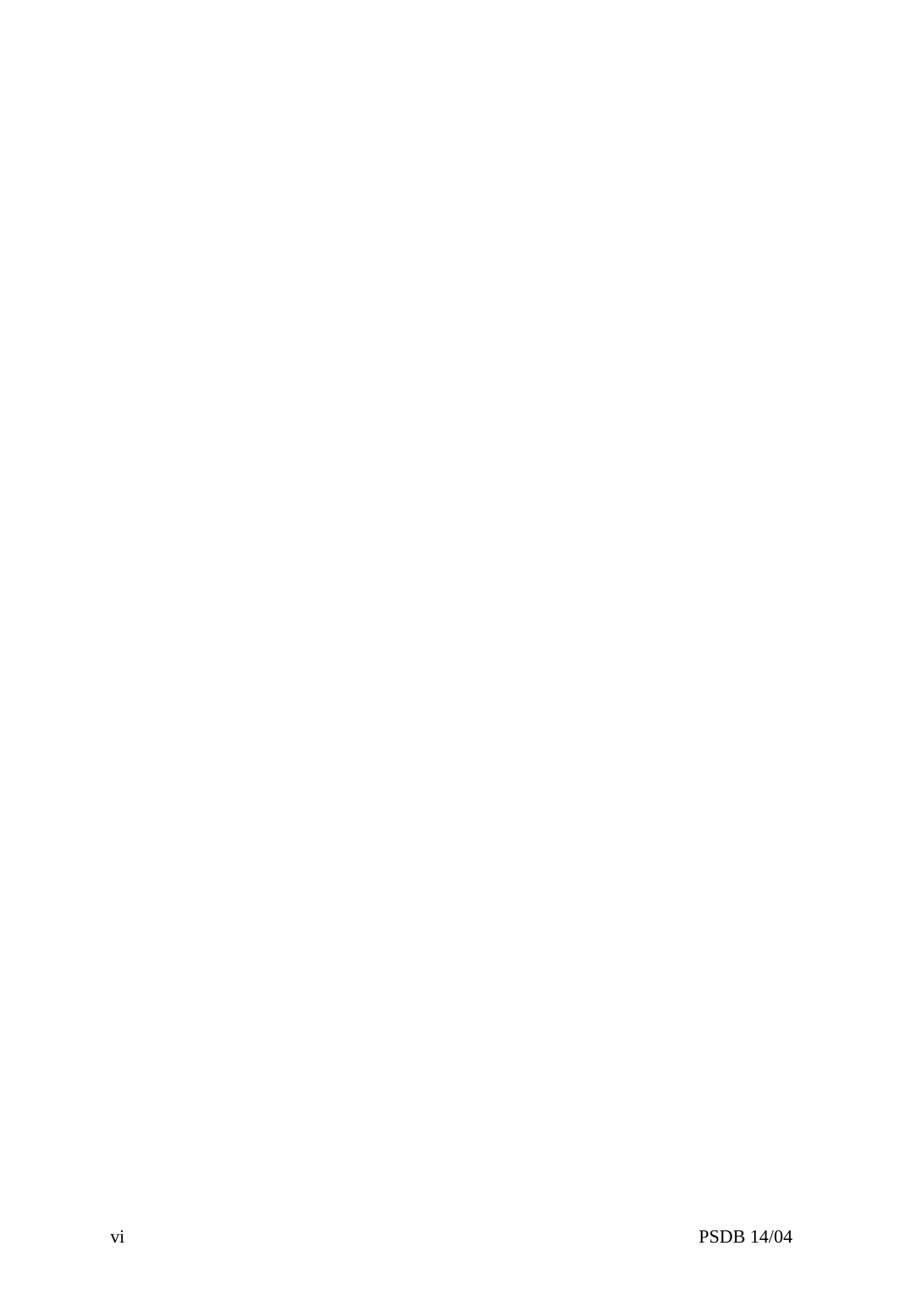# **Acknowledgements**

The author wishes to extend his gratitude to the Chief Constable of Hertfordshire Constabulary for the provision of vehicles and staff time for the trials on vehicle livery and for the photography used in this publication.

The Police Scientific Development Branch would like to thank the members of the original working party, led by Superintendent Derrick Bristow of Cambridgeshire Constabulary (until June 1994) and Superintendent Robert Good of Essex Police (until June 1995) for providing the practical information required to produce the scientific results for the original battenburg livery. In addition, the PSDB would like to thank former Superintendent Rodney Brown of the Thames Valley Police for his valuable support for this project.

The PSDB gratefully acknowledges the contribution of the police service in providing vehicles and time for the trials on this livery.

## **Disclaimer**

The photographs of vehicle liveries portrayed in this guide are intended to be typical of the type under discussion in this publication. It is beyond the remit of the PSDB or the ACPO Livery Working Group to stipulate that the liveries described must be used, but they form a recommendation for police vehicle liveries.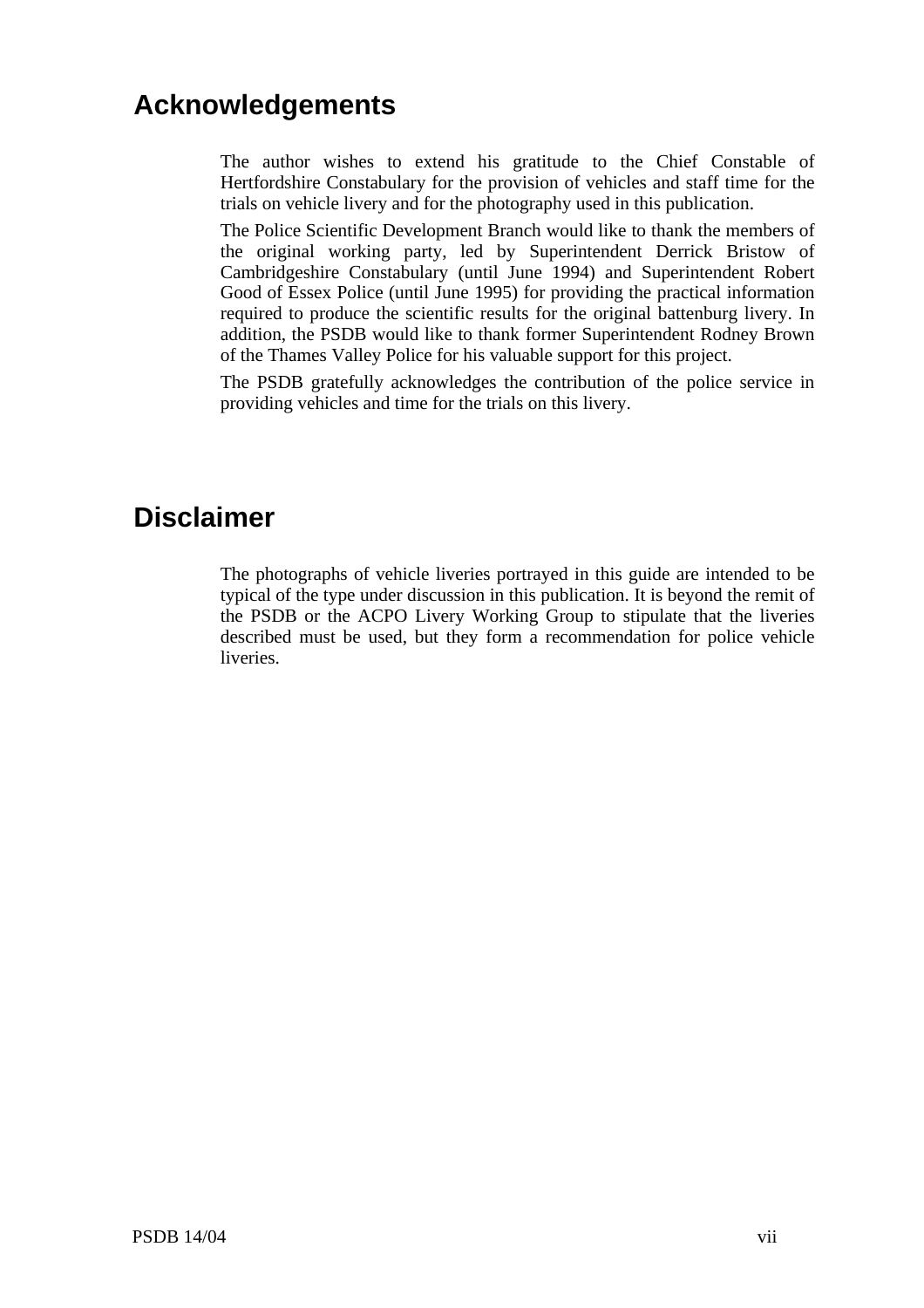# Contents

|              |     |                                                                        | page |
|--------------|-----|------------------------------------------------------------------------|------|
| 1            |     |                                                                        |      |
|              | 1.1 |                                                                        |      |
|              | 1.2 |                                                                        |      |
| $\mathbf{2}$ |     |                                                                        |      |
|              | 2.1 |                                                                        |      |
|              | 2.2 |                                                                        |      |
|              | 2.3 |                                                                        |      |
| 3            |     |                                                                        |      |
|              | 3.1 |                                                                        |      |
|              | 3.2 |                                                                        |      |
|              | 3.3 |                                                                        |      |
|              | 3.4 |                                                                        |      |
|              | 3.5 |                                                                        |      |
|              | 3.6 |                                                                        |      |
|              | 3.7 |                                                                        |      |
|              | 3.8 |                                                                        |      |
| 4            |     |                                                                        |      |
| 5            |     |                                                                        |      |
|              |     |                                                                        |      |
| 6            |     |                                                                        |      |
|              | 6.1 |                                                                        |      |
|              |     |                                                                        |      |
|              |     |                                                                        |      |
| 7            |     |                                                                        |      |
|              |     |                                                                        |      |
|              |     |                                                                        |      |
|              |     |                                                                        |      |
|              |     |                                                                        |      |
|              |     | APPENDIX B SCIENTIFIC BASIS FOR THE HIGH-CONSPICUITY LIVERY SCHEME  25 |      |
|              |     |                                                                        |      |
|              |     |                                                                        |      |
|              |     |                                                                        |      |
|              |     |                                                                        |      |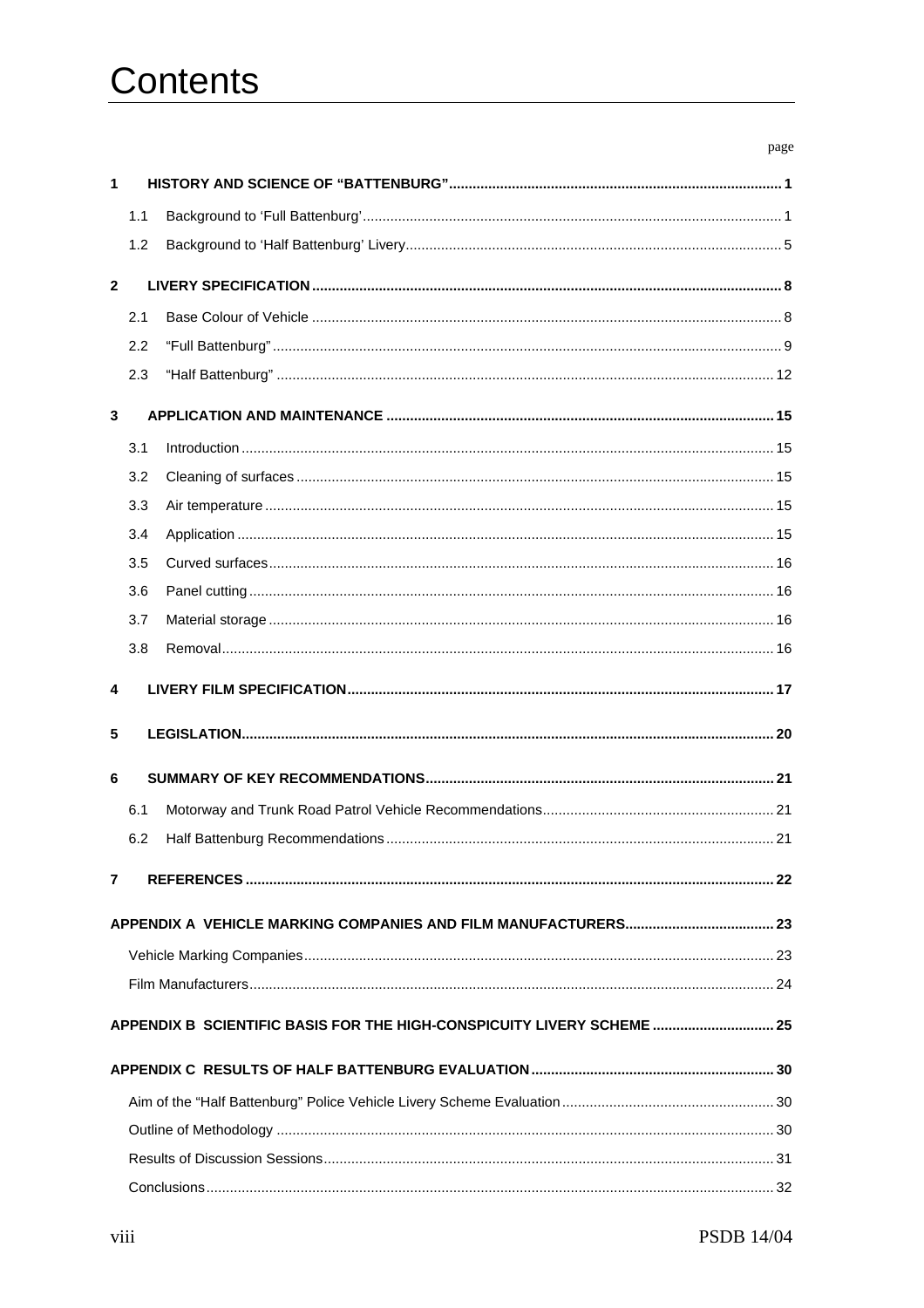# **Contents**

## page

page

## *List of Tables*

## *List of Photographs*

| Photograph 5. Detail of front of full battenburg vehicle showing how livery film is 'cut around' headlamp and  |  |
|----------------------------------------------------------------------------------------------------------------|--|
| Photograph 6. Detail of centre of full battenburg vehicle showing how livery film is 'cut around' door handles |  |
|                                                                                                                |  |
|                                                                                                                |  |
|                                                                                                                |  |
|                                                                                                                |  |
|                                                                                                                |  |
|                                                                                                                |  |
|                                                                                                                |  |
|                                                                                                                |  |
|                                                                                                                |  |
|                                                                                                                |  |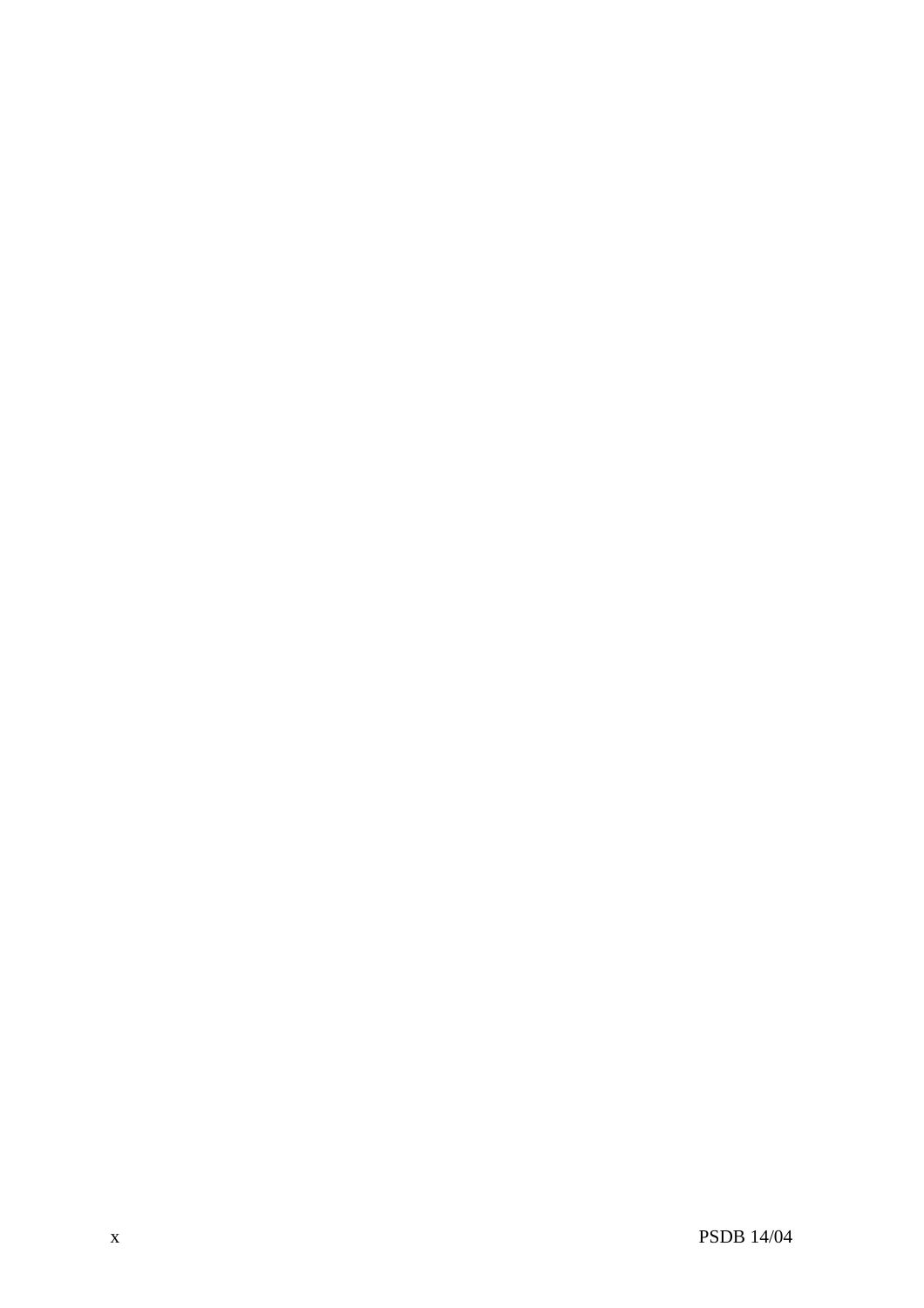## 1 History and Science of "Battenburg"

The origins of the "battenburg" livery scheme and the philosophy behind it will be described in this chapter.

In the context of this document, the following definitions are intended. "Conspicuity" is the degree to which a specific object can be seen easily and recognised within its immediate visual context. "Battenburg" is currently the recommended livery scheme introduced as a nationwide corporate and highlyconspicuous livery intended for application to motorway patrol vehicles to increase safety. "Half battenburg" is currently the recommended livery scheme introduced to build upon the theme of corporacy promoted initially by the original (full) battenburg livery scheme. Its intended use is on urban/suburban patrol vehicles.

#### $1.1$ ckground to 'Full Battenburg'

## **1.1.1 Details of the Full Battenburg Operational Requirement**

An operational requirement for livery for motorway and trunk road patrol vehicles was set in October 1995 by the then ACPO Traffic National Motorway Policing sub-committee (see Reference [1]). It required that a police patrol car operating on a dual carriageway or motorway should be:

- ♦ Visible throughout the day and night and capable of being seen from a minimum viewing distance of 500 metres from on-coming road users; and
- ♦ Clearly recognisable as a police car.

The 500 metres minimum distance condition should apply during daylight hours in rain, mist, etc., though not necessarily in heavy rain or fog. Minimum illumination at night was defined as being that which is provided by an approaching vehicle with headlights set at the normal dipped position. This criterion applies without the roof lighting in operation on the police vehicle, since it is possible that this equipment can fail.

With the operational requirement for a conspicuous marking scheme having been defined by ACPO, the Home Office Police Scientific Development Branch (PSDB) was tasked with the development of a suitable livery scheme, together with the identification of appropriate lighting treatments. The aim of the development work was defined as:

*"To determine for police traffic patrol vehicles operating in a motorway environment a suitable common standard of markings which enhances, at a distance, conspicuity and recognition as a police vehicle."*

## **1.1.2 Objectives of the Battenburg Livery Scheme**

The stated objectives of the work were that the proposed scheme should:

- ♦ Enhance officer and public safety by reducing the likelihood of road accidents where conspicuity of the police vehicle is a factor;
- ♦ Be recognisable as a police vehicle up to a distance of 500 metres in normal daylight;
- ♦ Assist in high visibility policing so as to reassure the public and enhance the potential deterrent benefits of proactive traffic patrol activity;
- ♦ Be readily identifiable nationally as a police vehicle, but retain the ability to associate force corporate logos with it;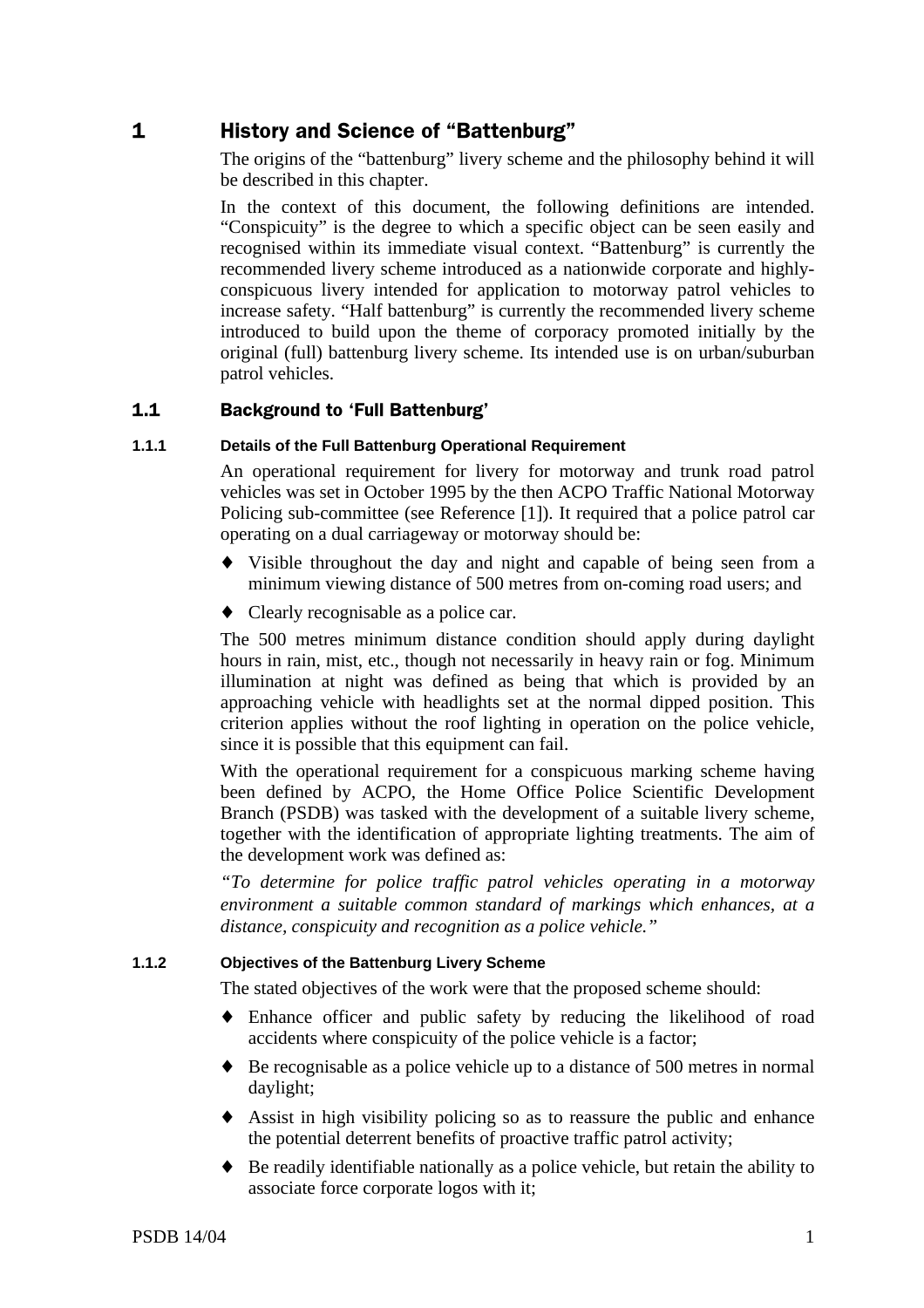- ♦ Capitalise on the latest materials and systems available and seek to achieve a cost-neutral option when compared with the average costs of current liveries; and
- ♦ Be acceptable to at least 75% of the staff using it.

## **1.1.3 Scientific Rationale Behind Battenburg**

"Conspicuous" may be defined as "standing clearly in view; manifest; distinguished" (see Reference [2]). The concept of "conspicuity" derived from this definition involves temporal and spatial uncertainty on the part of an observer, combined with a lack of expectation concerning what he or she might encounter (see Reference [3]). In such circumstances, which are completely normal when driving, for instance, some visual attribute of an object makes the observer aware of its presence, location and nature. Police vehicles fall into this category. There is a need for them to attract the attention of motorists, but an equally important need for them to be quickly identifiable as police vehicles: to be "conspicuous."

At the time the initial research into police vehicle conspicuity was started in 1992, several levels of markings were identified, namely:

- $\blacklozenge$  White vehicle could be almost any road user;
- $\blacklozenge$  White vehicle with high-visibility stripe this is shared with a variety of road users, including vehicle repair, courier services and others wishing to convey a sense of 'urgent attention;'
- ♦ White vehicle with high-visibility stripe and blue light shared by emergency services in general, including the military police and the private sector (e.g. private ambulances); and
- ♦ Vehicle with unique identifier unique identification can only really be achieved with these marking configurations by use of the word "POLICE" or force emblems. "POLICE" can be understood by several European nationalities and may be helpful in identifying the vehicle to foreign visitors unfamiliar with the vehicle markings and the officers' uniforms.

The conspicuity of an object depends on its contrast with its background (Reference [3]). Visual attributes of primary importance are colour, luminance and form. Scope in using form to attract attention within the road traffic environment is very limited. Police vehicles themselves have a variety of shapes and sizes in an environment with an even larger variety of similar forms. Light bars and other equipment specific to police vehicles affect vehicle form, but are likely to aid recognition. As a consequence of these factors, it was decided that the greatest benefits to conspicuity would be realised by using colour and luminance contrast.

The environment contains colours across the whole visible range. Therefore, to attract attention, one needs to use high-visibility colours as identified in many texts, for example BS 6629: 1985: "Optical performance of high-visibility garments and accessories for use on the highway." What remains in question is how the relevant colours should best be employed to maximise conspicuity.

## **1.1.4 Daytime Conspicuity**

It was deduced during initial research that the sides and rear of police vehicles are the areas that benefit most from having maximum conspicuity. It is these areas that passing motorists will see first when police vehicles are parked on the near-side of the road. The front of the vehicle is usually only seen in rear view mirrors. A literature search was undertaken and revealed that blocks of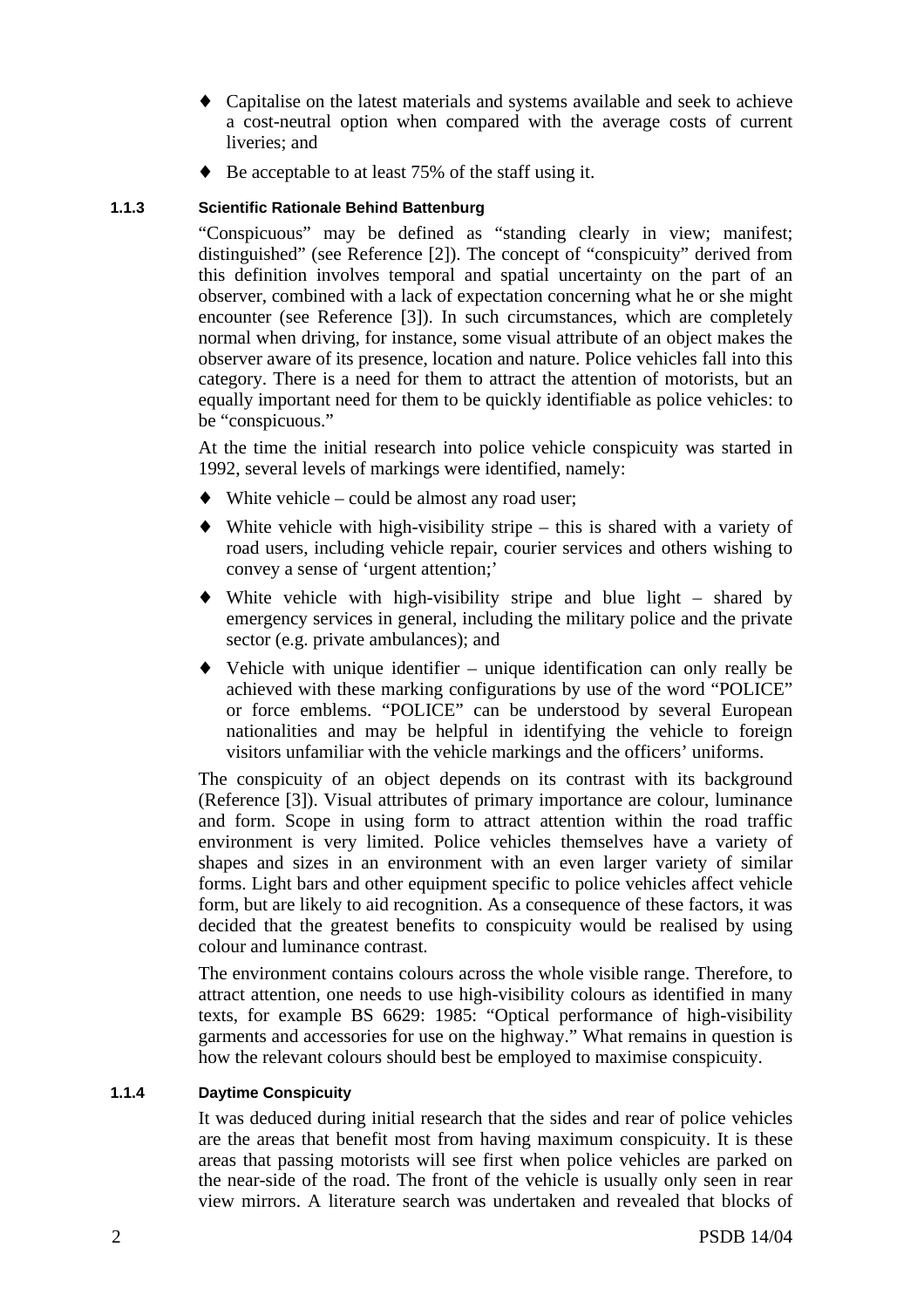colour as close to square as possible tend to be the most conspicuous. It has also been observed (Reference [4]) that "… fluorescent paints possess greater visual fields than their ordinary counterparts." The same researcher also noted that blocks tended to be more conspicuous the larger and the squarer in shape they were and that surrounding the blocks with contrasting colour was a major factor in increasing the effectiveness of the stimulus in being conspicuous.

Acceptance by police forces of a colour scheme involving blue and yellow for maximising conspicuity and contrast was felt to be likely, since many of them used these colours in existing schemes. Stripes should be avoided because, when covering large areas, they are analogous to camouflage markings and there are examples in nature and in military applications where they have been used to break up form and provide visual texture. This would tend to defeat the object of the marking scheme.

There is usually less opportunity for plain fluorescent areas to the rear of a vehicle since a larger amount of visual clutter exists, including the rear lamp units and the number plate. Similarly, the front of a vehicle does not lend itself to the application of large areas of fluorescent-coloured materials to increase conspicuity due to the presence of the headlamp units, the number plate and the radiator grille.

## **1.1.5 Night-Time Conspicuity**

At night, different mechanisms of achieving conspicuous markings need to be sought because fluorescent properties of materials cease to be of benefit in the absence of ultraviolet illumination from sunlight. Fluorescent yellow appears to be bright and attention-getting under street lighting, but this is due to the spectral distribution of the colour rather than the fluorescent property. Most often, retro-reflective aids and light sources are used to promote conspicuity under dark conditions.

As with daytime conspicuity research, much effort has been directed towards accident avoidance rather than "conspicuity for conspicuity's sake." Research (Reference [3]) has demonstrated that the value of the use of retro-reflective materials on the front of motorcycles is obliterated by the glare of the headlamp. The same rationale can be applied to the front of any police vehicle and it can be said that the use of reflective treatments on the front is likely not to offer any benefit, except in a few very special cases. Another option to increase frontal conspicuity is to use specific configurations of lights or to modulate the existing lights in a characteristic way, specific to police vehicles. Modulation of lighting to the front of the vehicle on a continuous basis has the potential pitfall that it can convey the impression that the vehicle is engaged on an emergency call when this might not necessarily be the case.

### **1.1.6 Livery Development**

Taking the principles discussed above into account, a suitable livery was designed and developed. This was then subjected to a series of laboratory and field trials in order to ensure that its performance met the operational requirement and exceeded that of earlier designs.

Laboratory trials involved making up slides simulating side or rear views of three vehicles at a time. These were then shown to volunteer test subjects using a slide projector tachistoscope for a period of 0.3 seconds in order to model the minimum time taken by a driver to glance at a specific road scene in order to obtain information (Reference [3]). The proposed markings were compared with civilian vehicles that were conspicuous in their own right, including a St. John's Ambulance car. Test subjects were not told to look for a police vehicle,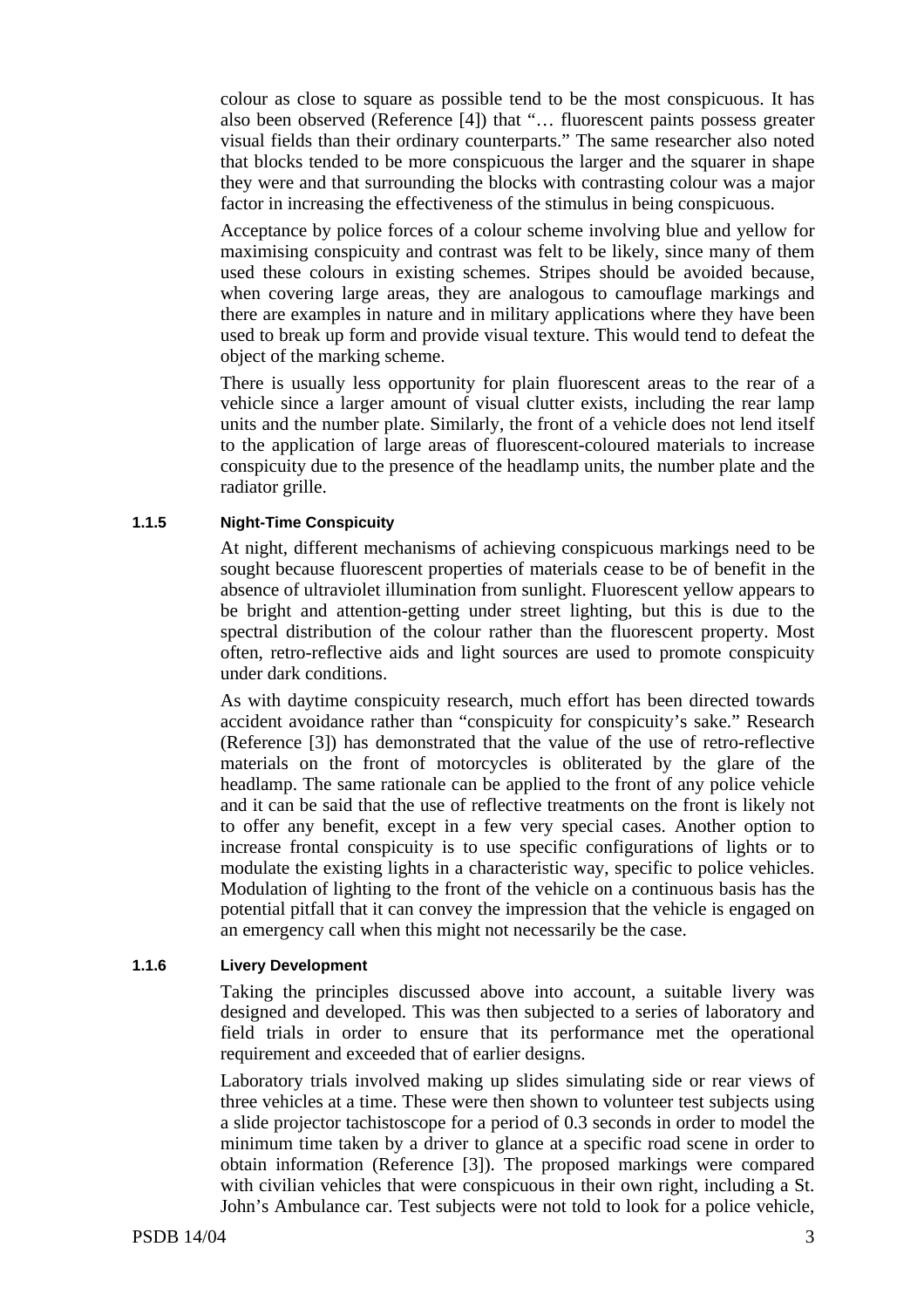but were asked to note down which vehicle in the scene stood out the most. This ensured that the experiment was a test of true conspicuity, which is the ability of a vehicle to attract attention to itself.

When viewed under daylight conditions, the proposed livery was selected most frequently as being the most conspicuous from the side (53% compared with 42% for the most conspicuous civilian vehicle, Reference [3]). It also outperformed the other police force schemes in the experiment. Under nighttime viewing conditions, the proposed livery dramatically outperformed all the civilian vehicles and performed almost twice as well as the best-performing police livery; 32% for civilian vehicles, 56% for best police scheme, 90% for proposed livery. Subjective feedback indicated that the proposed markings were described as distinctive and readily associated with the police.

Initial results were sufficiently encouraging to suggest that the proposed markings were suitable for field trials on the roads without major revisions. These would serve to identify opinions and attitudes of trial vehicle drivers and highlight any issues surrounding the durability and maintainability of the markings. Trials were conducted between March and October 1994 and involved 12 police forces.

One police vehicle per force involved was marked up in the proposed livery. This was then used for routine patrol duties. A structured questionnaire was used to obtain the required information, including the confidence the police drivers had in the proposed livery improving their safety and authority on the road.

One hundred and seventy police drivers responded to the questionnaire. Their opinions are summarised in Table 1.

Considering the stated objectives of the livery that it should present a conspicuous image that is representative of the police, the results summarised in this section appear to indicate that this has been achieved. The novel livery scheme was developed along proven ergonomic principles and achieved superior conspicuous performance, especially under night-time conditions, when compared with existing police livery schemes under laboratory conditions. Furthermore, following six months of field trials, the opinions of 170 police officers indicated that the livery was acceptable and that its introduction would be favoured.

## **1.1.7 Full Battenburg Recommendations**

- A. Full battenburg livery should be applied to all police vehicles intended for motorway/trunk road patrol duties, except in cases where vehicles need to remain unmarked.
- B. Livery application should be carried out in accordance with Chapter 2 of this document.
- C. Livery materials used should conform to the specification laid down in Chapter 4 in order that the benefits of the livery are realised.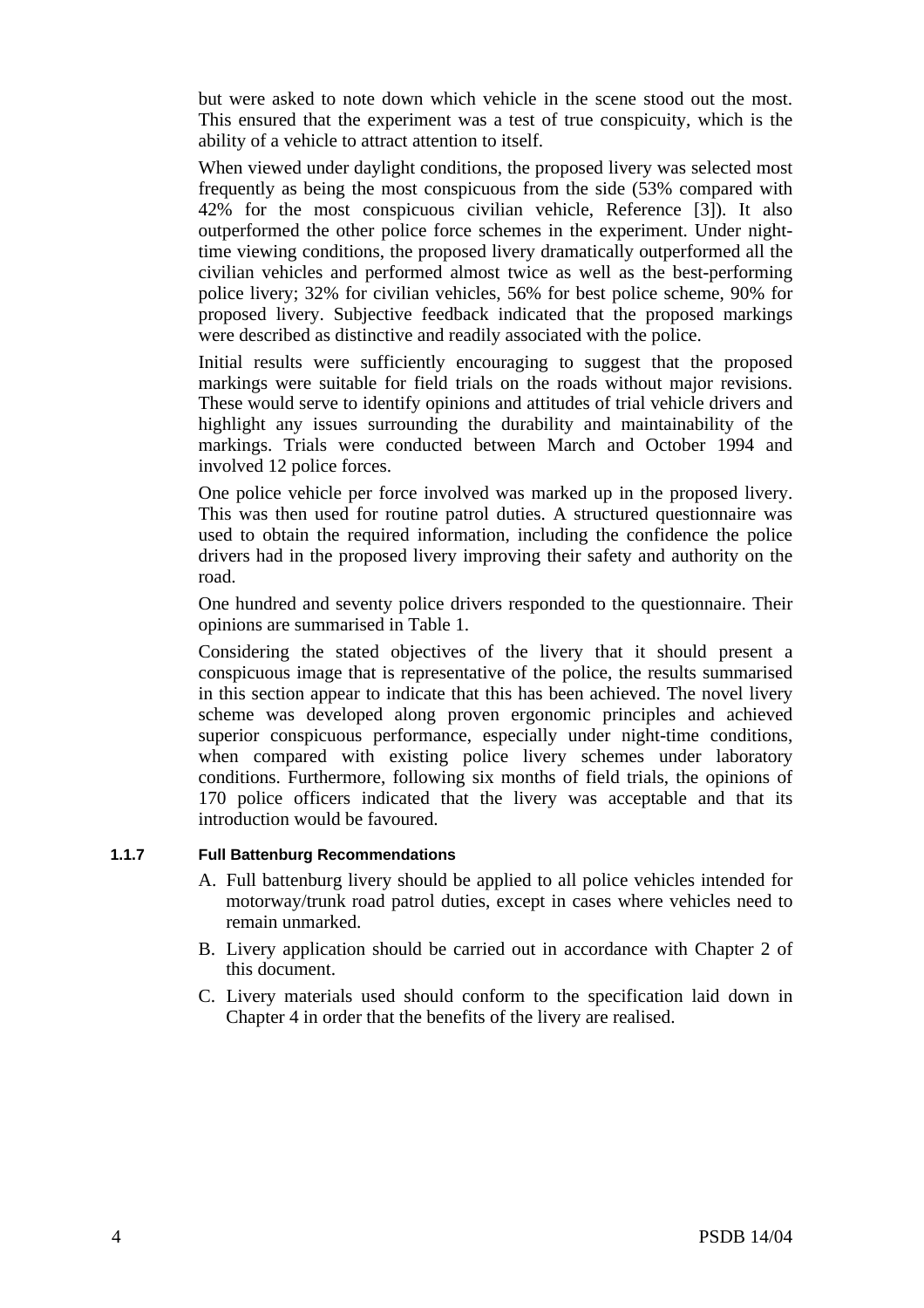| <b>Question</b>                                                                                                | <b>Agreed</b> | <b>Disagreed</b> |  |  |  |
|----------------------------------------------------------------------------------------------------------------|---------------|------------------|--|--|--|
| Do you favour the introduction of the proposed livery?                                                         | 70%           | 20%              |  |  |  |
| Do you prefer to undertake your duties in vehicles with<br>the proposed livery?                                | 50%           | 19%              |  |  |  |
| Do you feel safer undertaking your duties in vehicles<br>with the proposed livery?                             | 58%           | 10%              |  |  |  |
| Do you consider that you achieve greater public<br>awareness in vehicles with the proposed livery?             | 67%           | 14%              |  |  |  |
| Do you consider the proposed livery to be more<br>86%<br>7%<br>conspicuous than your force's legacy scheme?    |               |                  |  |  |  |
| Do you feel that the proposed livery is radical and<br>73%<br>5%<br>different to any previous marking schemes? |               |                  |  |  |  |
| 68%<br>Does the proposed livery convey efficiency?<br>9%                                                       |               |                  |  |  |  |
| Do you consider the proposed livery to be appropriate<br>63%<br>16%<br>for police motorway patrol vehicles?    |               |                  |  |  |  |
| 21%<br>Do you consider the proposed livery to have an<br>58%<br>"official" appearance?                         |               |                  |  |  |  |
| 22%<br>Do you consider the proposed livery to have<br>53%<br>an<br>"authoritative" appearance?                 |               |                  |  |  |  |
| Do you consider the proposed livery to be reassuring?                                                          | 48%           | 21%              |  |  |  |
| Notes:                                                                                                         |               |                  |  |  |  |
| 1. These are representative of the original questions that appeared on the                                     |               |                  |  |  |  |

- questionnaire but are not the exact questions used.
- 2. Where the sum of the two percentages quoted does not equal 100%, this is due to the remainder of the respondents expressing "no preference" or leaving answers blank.
- 3. The livery was favoured because of improved conspicuity and its use of high quality materials.

Table 1. Summary of livery trial survey responses

#### $1.2$ ckground to 'Half Battenburg' Livery

## **1.2.1 Summary of the Half Battenburg Operational Requirement**

The half battenburg design evolved from the original full battenburg scheme. It is a result of a desire to associate urban/suburban patrol vehicle livery schemes with the highly visible, easily recognisable full battenburg. In the case of the half battenburg, however, the operational requirement was different. It can be summarised as follows:

- ♦ The emphasis is on ease of recognition as a police vehicle to increase awareness among the public of the fact that police resources are present, thereby providing reassurance and a deterrent against crime; and
- ♦ Outright visibility is of lower importance since vehicles will generally be seen at close quarters by pedestrians and road users travelling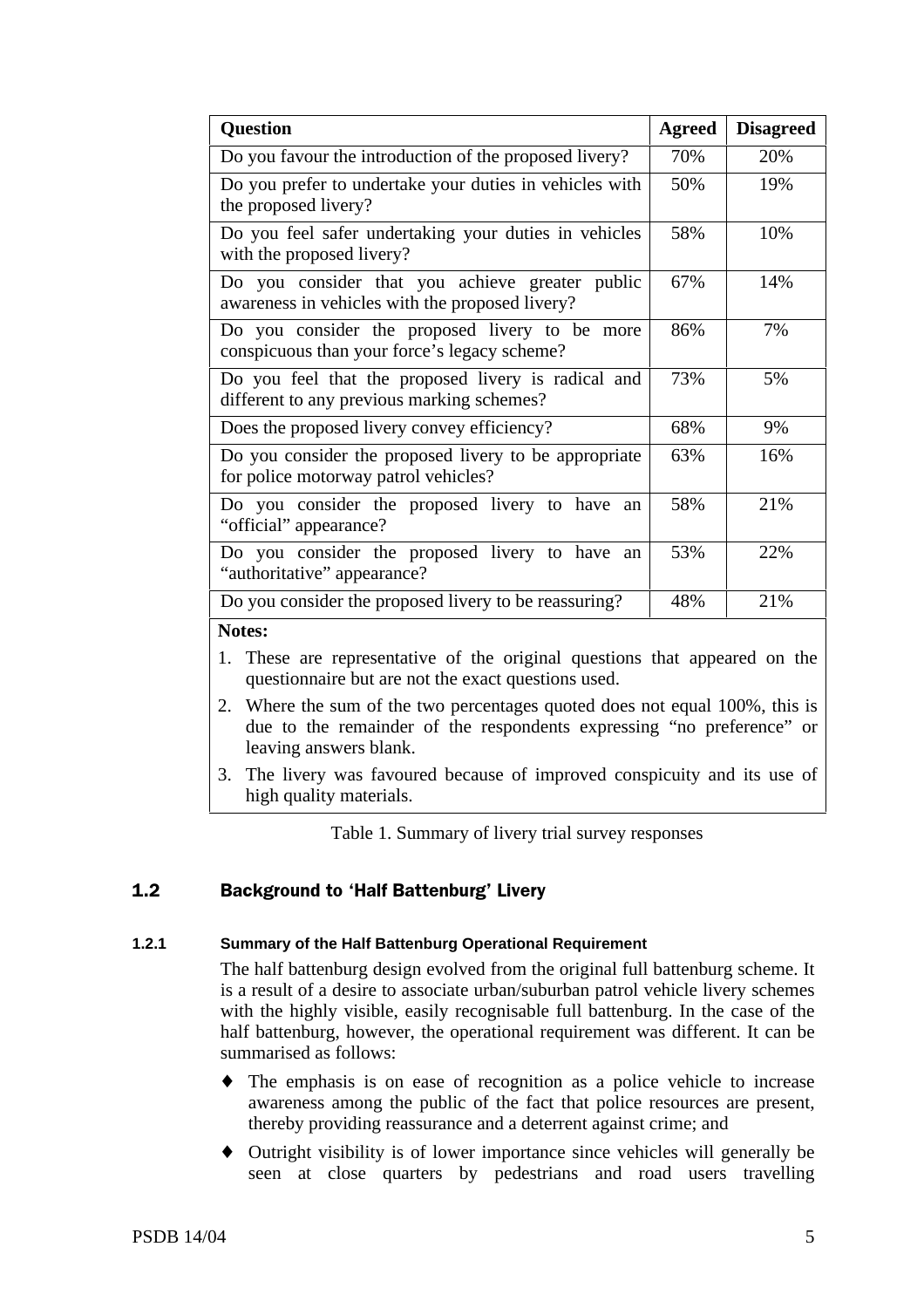comparatively slowly. It was suggested that the likely maximum viewing distance would be closer to 200m.

Maximising officer safety whilst on duty in dangerous roadside locations was not the main reason for the fitment of the half battenburg livery but is an obvious benefit. Since extensive research went into the original full battenburg livery design on which half-battenburg is based and bearing in mind the reasons for its fitment, the scientific rigour applied to the original scheme was not considered necessary in designing the trial for the half battenburg. Instead, a simple evaluation was conducted. Having filmed vehicles in the half battenburg, full battenburg, 'red stripe' motorway patrol and navy blue double chequer band panda car liveries in a visually-cluttered environment (a busy shopping street), the footage was shown to volunteer test subjects. A discussion was initiated, being very careful not to direct the volunteers towards any conclusions and the relative merits of the marking schemes were discussed. The results are presented below. Further details of the method of evaluation, together with some photographs of the vehicles that were filmed, can be found in Appendix C.

## **1.2.2 Conclusions from the Half Battenburg Study**

- A. The half battenburg livery scheme appears to perform well within the context of an environment containing a large amount of visual clutter. Reasons for this include:
	- ♦ "POLICE" appearing in large, highly-contrasting, bold letters on the flanks of the vehicle;
	- ♦ Effective rear markings retro-reflective red and retro-reflective and fluorescent yellow-green chevrons in this instance (although the recommendations stipulate retro-reflective and fluorescent orange in place of red on visibility performance grounds); and
	- ♦ White colour of the base vehicle stands out in this context.
- B. Use of the police force logo tends to enhance the recognisability of the vehicle as a police vehicle, promoting "High Visibility Policing."
- C. A simple evaluation exercise has indicated that it is likely that full battenburg livery offers little advantage over half battenburg livery within the visually cluttered context considered. Indeed the half battenburg livery performed the best in that environment. Comparing the half battenburg with the battenburg livery and all other factors being equal (for example, size of vehicle, quality of materials, etc.), the half battenburg scheme offers the enhanced corporacy being sought in order to promote greater public awareness. This is especially true bearing in mind the maximum viewing distance that is generally possible in urban and suburban contexts.
- D. The evaluation demonstrated that the older general purpose (nonmotorway) vehicle livery scheme was not easily recognisable as a police vehicle. Since the idea of the trials was observation of liveried police vehicles at close quarters, this leads one to the conclusion that the older scheme was not performing its intended function of raising awareness of the presence of a police vehicle.

## **1.2.3 Half Battenburg Recommendations**

A. It is recommended that the half battenburg livery scheme should be adopted for application, as laid down in Chapter 2, to all appropriate police vehicles within every police force for vehicles other than those used for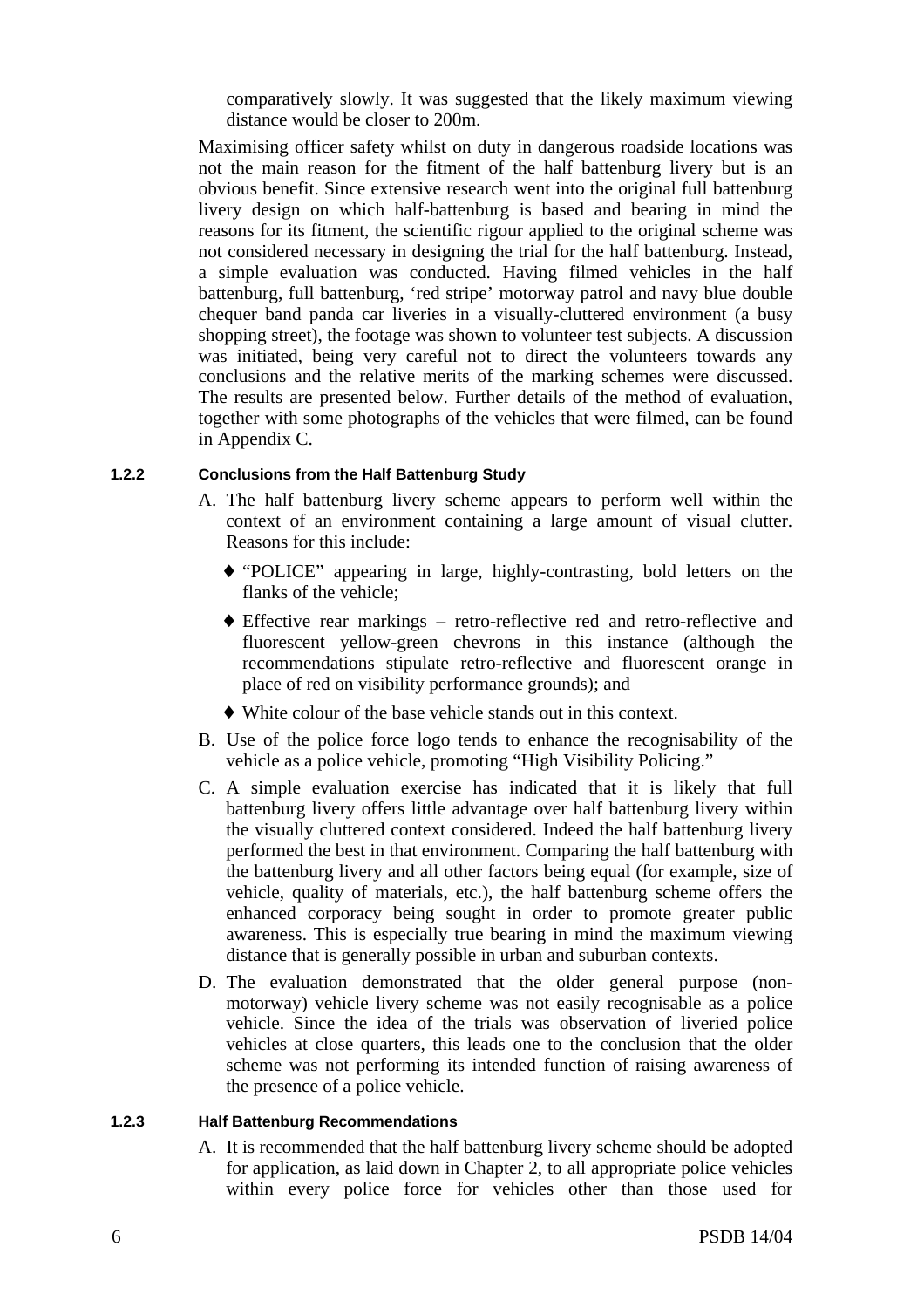motorway/trunk road patrol duties, to which the full battenburg livery should be applied.

- B. Only appropriate classes of vehicle, dependent upon force policy, should be marked in half battenburg. Clearly, it is desirable for some types not to be identifiable, an obvious example being unmarked traffic vehicles.
- C. Application of half battenburg livery to as many vehicles as is practical within police fleets will bring benefits since members of the public will tend to notice police vehicles and officers more easily. They will tend to perceive an increased police presence, which should lead to a reduced fear of crime and an increased feeling of reassurance, as well as providing a deterrent effect for criminals.
- D. Adoption of half battenburg across all police forces will lead to additional benefits from the point of view of corporacy and a "professional" and an "authoritative" image for the Police Service.
- E. Livery materials used should conform to the specification laid down in Chapter 4 in order that the benefits of the livery are realised.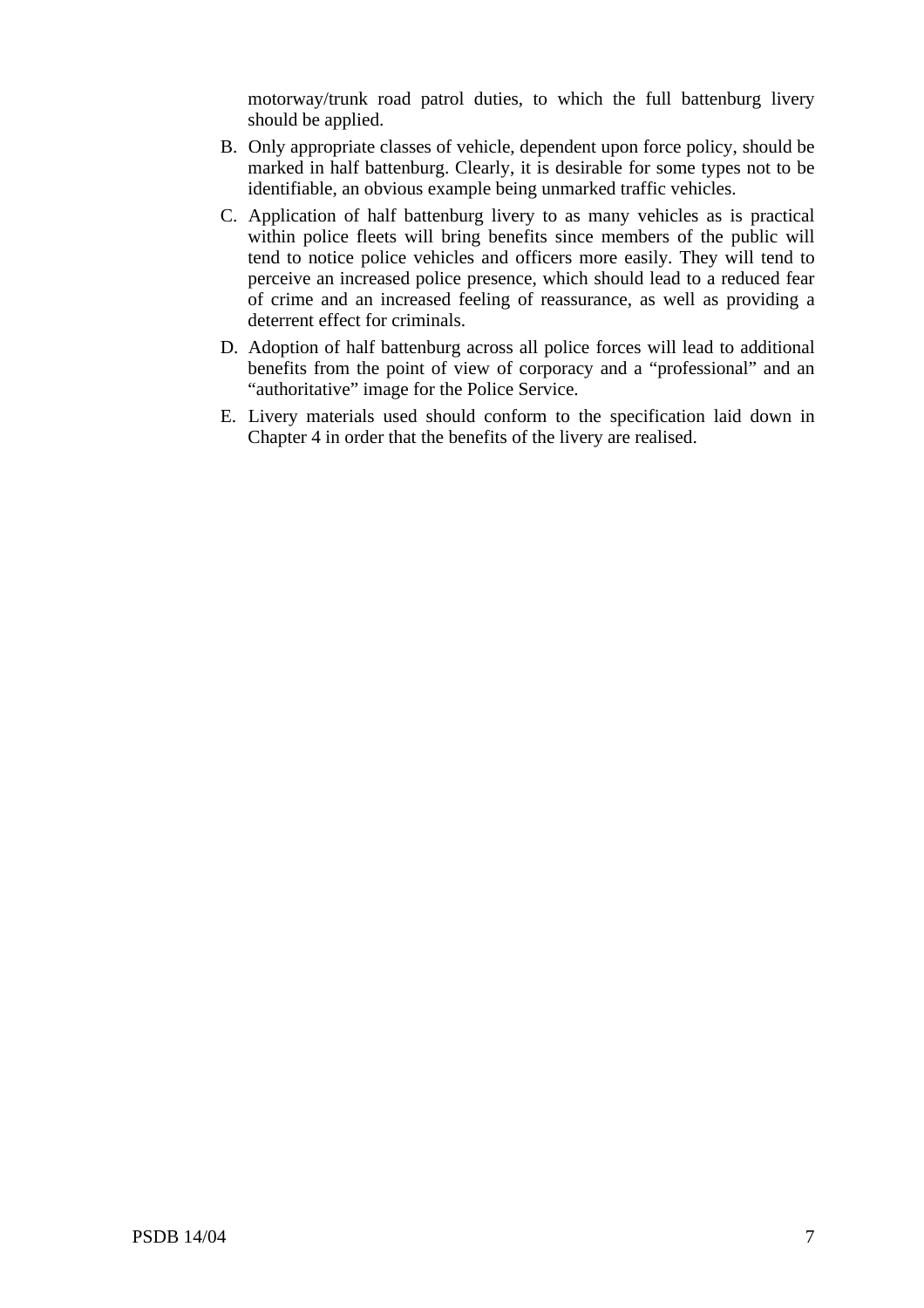## 2 Livery Specification

#### $2.1$ **Base Colour of Vehicle**

The battenburg livery was developed using extensive research and testing. Although the development was carried out with vehicles that were painted white, since the majority of the vehicle is covered in livery film, the base colour is not critical to the performance of the livery. As long as the instructions given in the following sections are adhered to, the livery will be effective. The use of base colours other than white is illustrated by Photograph 1 and Photograph 2 below.



Photograph 1. Half battenburg Photograph 2. Full battenburg vehicle vehicle with silver base colour

with black base colour

The letters used to construct the word "POLICE" should be specified in a colour that contrasts with the base colour of the vehicle. In the case of a navy blue vehicle, for example, a logical choice would be fluorescent yellow-green livery film, since this offers the maximum possible contrast with the dark blue background colour. It is preferable to use a highly-contrasting colour directly on the base colour of the vehicle than to use a panel of film to create the contrast both for reasons of professional appearance and cost. Similarly, using letters outlined in another colour does not serve to raise their legibility and increases costs.

It is recommended that the word "POLICE" to the sides – in the half battenburg case – or rear of the vehicle be produced from livery film that is retro-reflective. Fluorescent orange or red must be used to the rear of the vehicle. As already described, the colour that gives the best contract against the vehicle base colour should be used with the half battenburg livery.

Please note: Only red, blue, silver/white, white, fluorescent yellow-green and fluorescent orange retro-reflective materials may be used in police vehicle livery. These are permitted under an exemption from the Road Vehicle Lighting Regulations, 1989 and would otherwise be prohibited by primary legislation (refer to Chapter 5).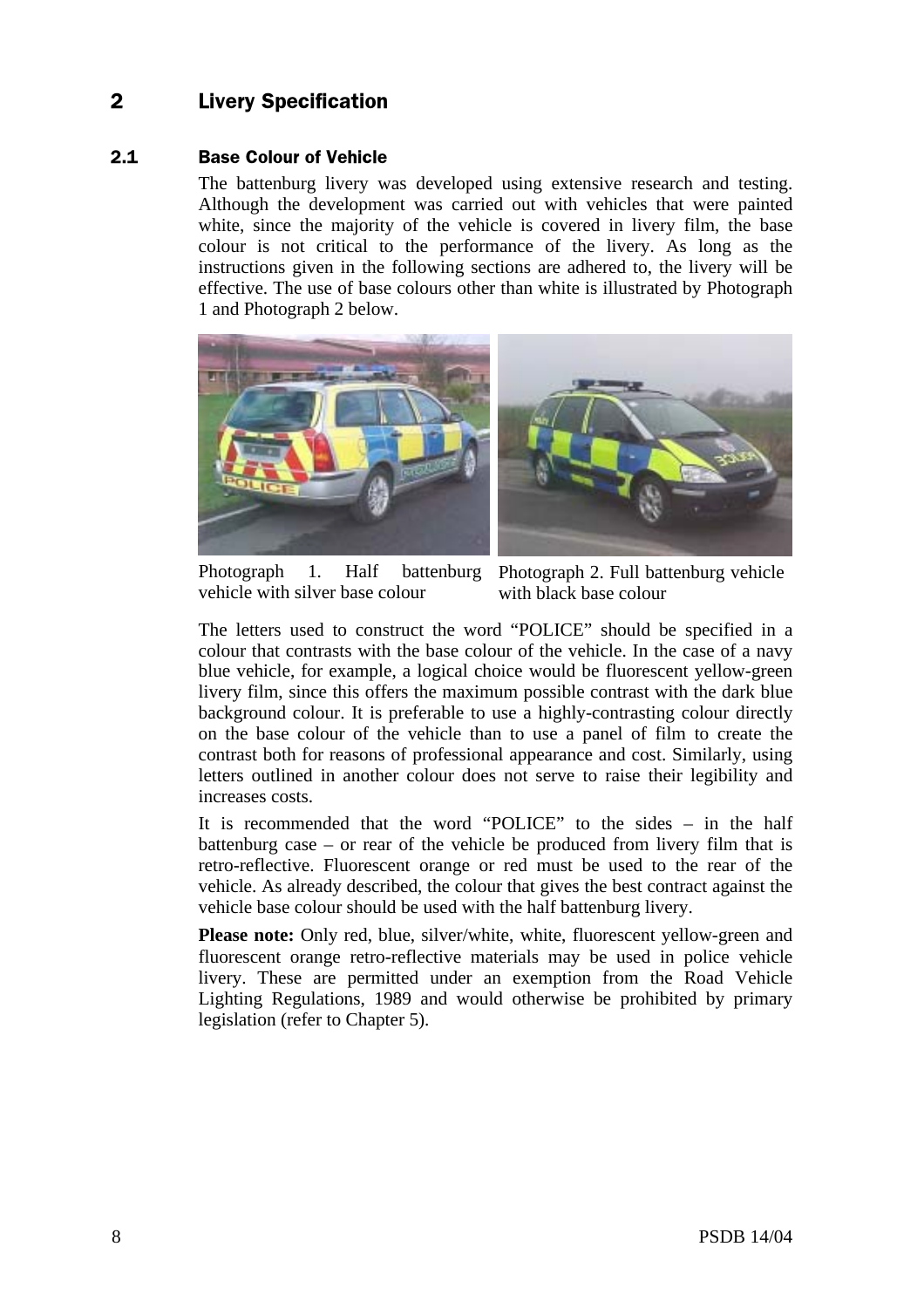## 

## **2.2.1 Front of Vehicle**



Photograph 3. Full battenburg front livery application

The word "POLICE" should appear close to the front edge on the upper surface of the bonnet. The letters should be sized to be as large as possible whilst retaining visibility when viewed from the front. They may be either the right way around (as in Photograph 3) or laterally inverted (mirror image, as in Photograph 2). Block capitals in a typeface similar to that applied to British road signs as specified in The Traffic Signs Regulations and General Directions, 2002 should be used (refer specifically to Schedule 13, Parts I and II).

The colour of the letters should be chosen so as to maximise contrast with the background colour to which they are to be applied. For example, blue letters over a white or a silver background or yellow letters over a navy-blue background.



## **2.2.2 Side of Vehicle**

Photograph 4. Full battenburg side livery application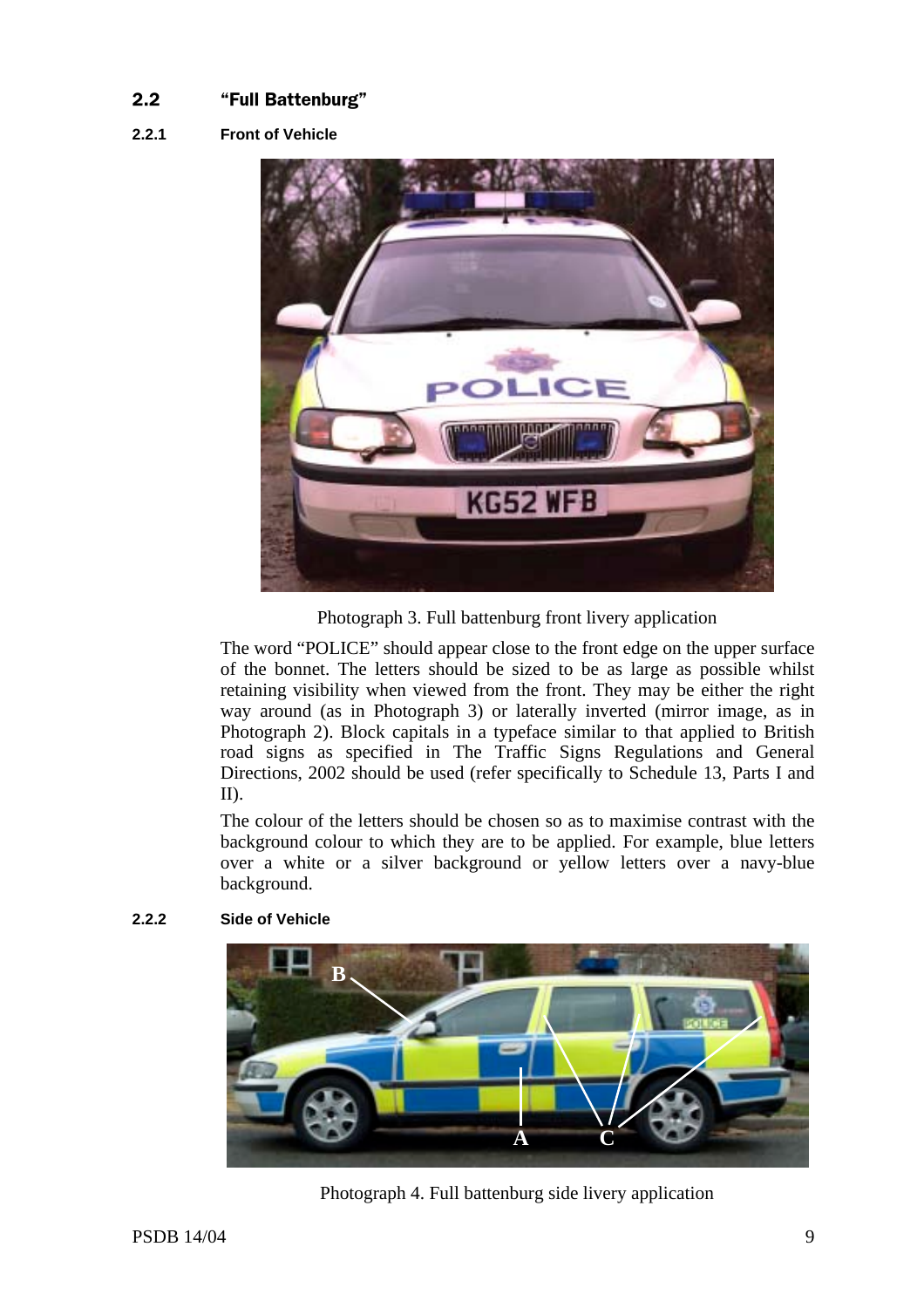The pattern of retro-reflective high-grade materials should start at position A as shown in Photograph 4, with a blue retro-reflective panel at the centre of the vehicle. Panels should be sized so that:

- ♦ Their horizontal length is 600 mm or greater and is equal for all panels, except the frontmost and rearmost; and
- ♦ Their vertical height is 300 mm or greater and is equal for all panels, except for the lowest row on the vehicle.

Fluorescent retro-reflective (dual performance) yellow-green panels should be fitted to either side of panel A. The pattern should be extended using alternating blue and fluorescent yellow retro-reflective material along the centreline of the side of the vehicle, as shown. Panels at the ends of the vehicle should be in fluorescent yellow retro-reflective and may be less than 600 mm long, but ideally not less than 400 mm.

The pattern should be extended downwards, starting with a fluorescent yellow retro-reflective panel vertically below panel A. This should then be extended horizontally to the front and rear of the vehicle. The lowest row should be sized so as to fill the side of the vehicle below the original row of panels.

Vehicle outlining is provided by silver/white or white retro-reflective tape applied to the front pillar (marked B). The door edges adjacent to the windows and rear pillar (marked C) should be marked in either silver/white, white or fluorescent yellow-green retro-reflective material.

Livery film should not be folded over the edges and cut-outs of vehicle panels, but instead should be cut short of them (see Photograph 5 and Photograph 6). It is also recommended that a clear fuel-resistant film is fitted over the fuel filler area.



Photograph 5. Detail of front of full battenburg vehicle showing how livery film is 'cut around' headlamp and bumper



Photograph 6. Detail of centre of full battenburg vehicle showing how livery film is 'cut around' door handles and sharp curves on bodywork

**Please note:** It is important to the effectiveness of the livery scheme that retroreflective materials of the highest available grade be used throughout (see Chapter 4).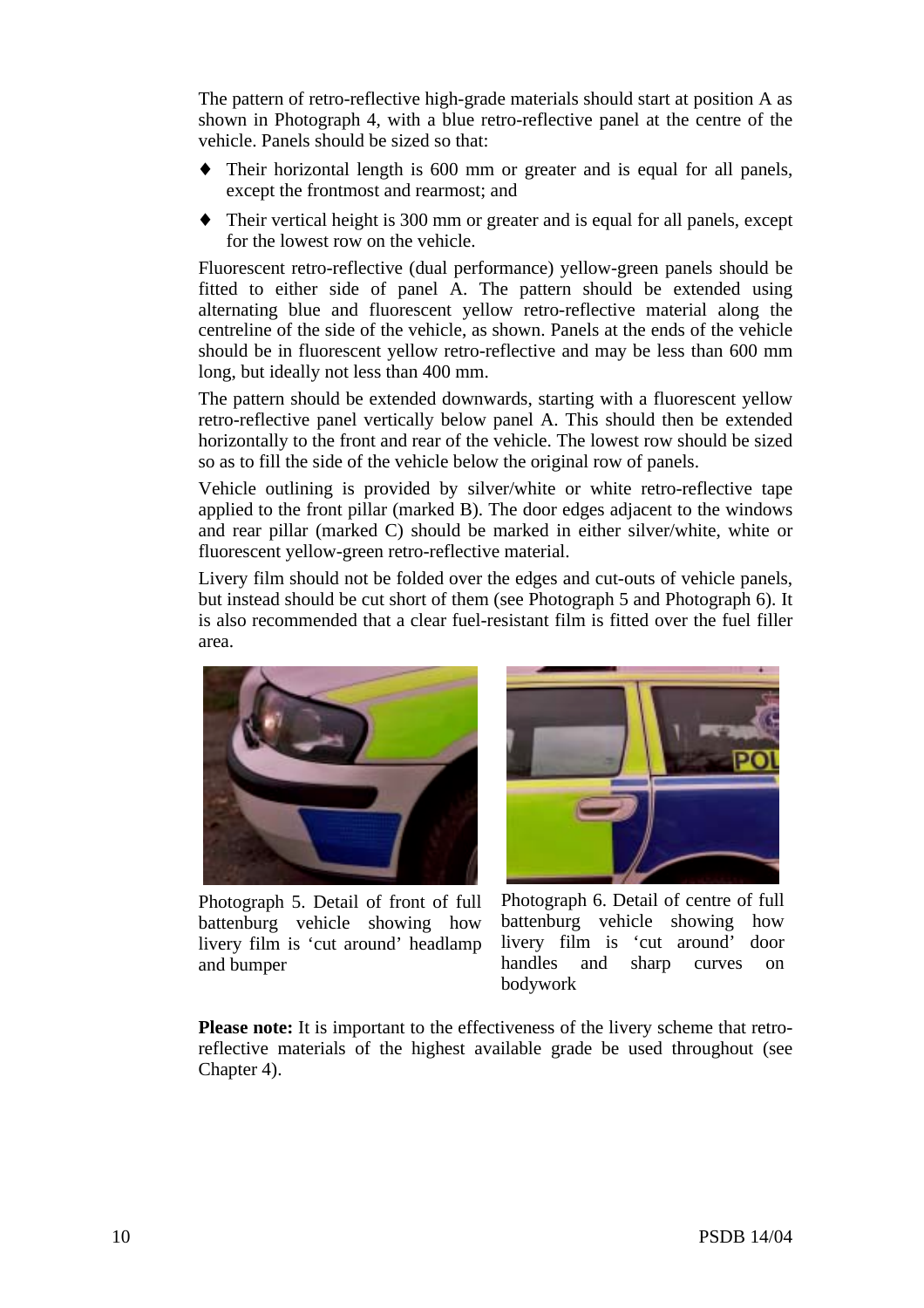## **2.2.3 Rear of Vehicle**



Photograph 7. Full battenburg rear livery application

All material used throughout should be high-grade fluorescent retro-reflective strip with a minimum width of 150 mm, edge sealed where applicable.

Note that the angle of the chevrons is determined by the width of the vehicle.

Material should be fitted as follows:

- ♦ Locate the approximate centre point of the rear window and draw a line from this point to the corners of the rear of the vehicle (as shown marked D in Photograph 7);
- First, an orange strip should be applied, below and to the edge of the line drawn starting at the window level. Any vehicle fittings should be cut around;
- Next, fluorescent yellow-green retro-reflective (dual performance) strips are laid above and below the orange strip;
- As much of the rear area as possible is then filled with additional strips, in an alternating pattern; and
- The rear window and roof line should be outlined with a minimum width of 25 mm of the fluorescent yellow-green retro-reflective (dual performance) material. As much material as possible should be used.

It is recommended that no other material should be overlaid onto the strips used for this chevron pattern as any such overlay would reduce the effectiveness of the design. Some police forces have chosen to include the word "POLICE" to the rear, as illustrated. This is acceptable, provided that the area covered by chevrons is maximised as far as possible and not itself covered, since this would detract from the effectiveness of the rear markings.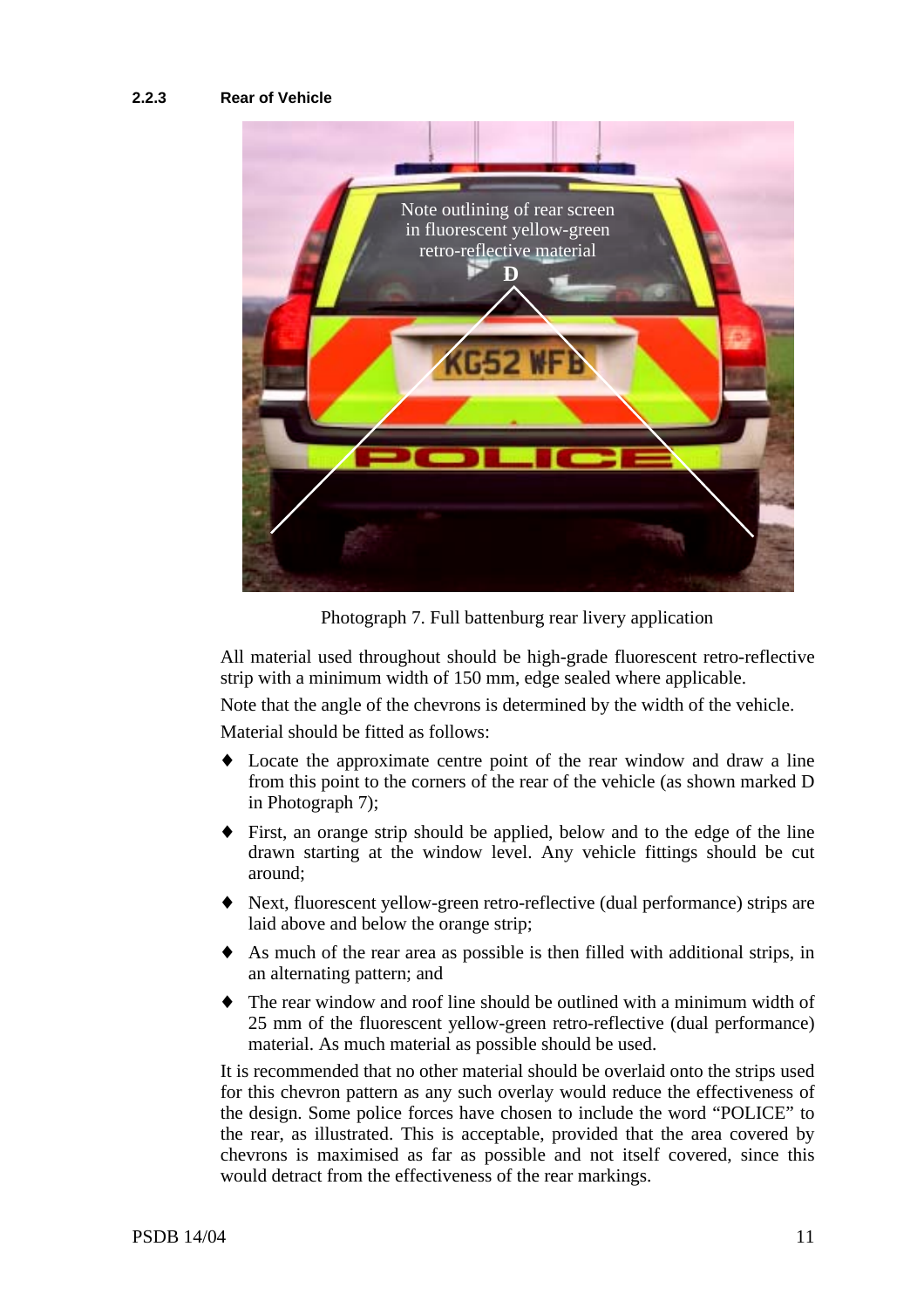#### $2.3$ alf Battenburg"

## **2.3.1 Front of Vehicle**



Photograph 8. Half battenburg front livery application

The word "POLICE" should appear close to the front edge on the upper surface of the bonnet. The letters should be sized to be as large as possible whilst retaining visibility when viewed from the front. They may be either the right way around (as in Photograph 8) or laterally inverted (mirror image, as in Photograph 2). Block capitals in a typeface similar to that applied to British road signs as specified in The Traffic Signs Regulations and General Directions, 2002 should be used (refer specifically to Schedule 13, Parts I and II).

The colour of the letters should be chosen so as to maximise contrast with the background colour to which they are to be applied. For example, blue letters over a white or a silver background or yellow letters over a navy-blue background.

## **2.3.2 Side of Vehicle**

The method of application of the half battenburg livery is very similar to that of the full battenburg scheme, except that not all of the surface area of the nearvertical surface to the sides of the vehicle is taken up by fluorescent retroreflective yellow-green and retro-reflective blue blocks. Another key difference is that outlining the vehicle is not necessary.

The pattern of high-grade retro-reflective materials should start at position E, as shown in Photograph 9, with a blue retro-reflective panel at the centre of the vehicle. Panels should be sized so that their horizontal length is 600 mm or greater and is equal for all panels, except the frontmost and rearmost.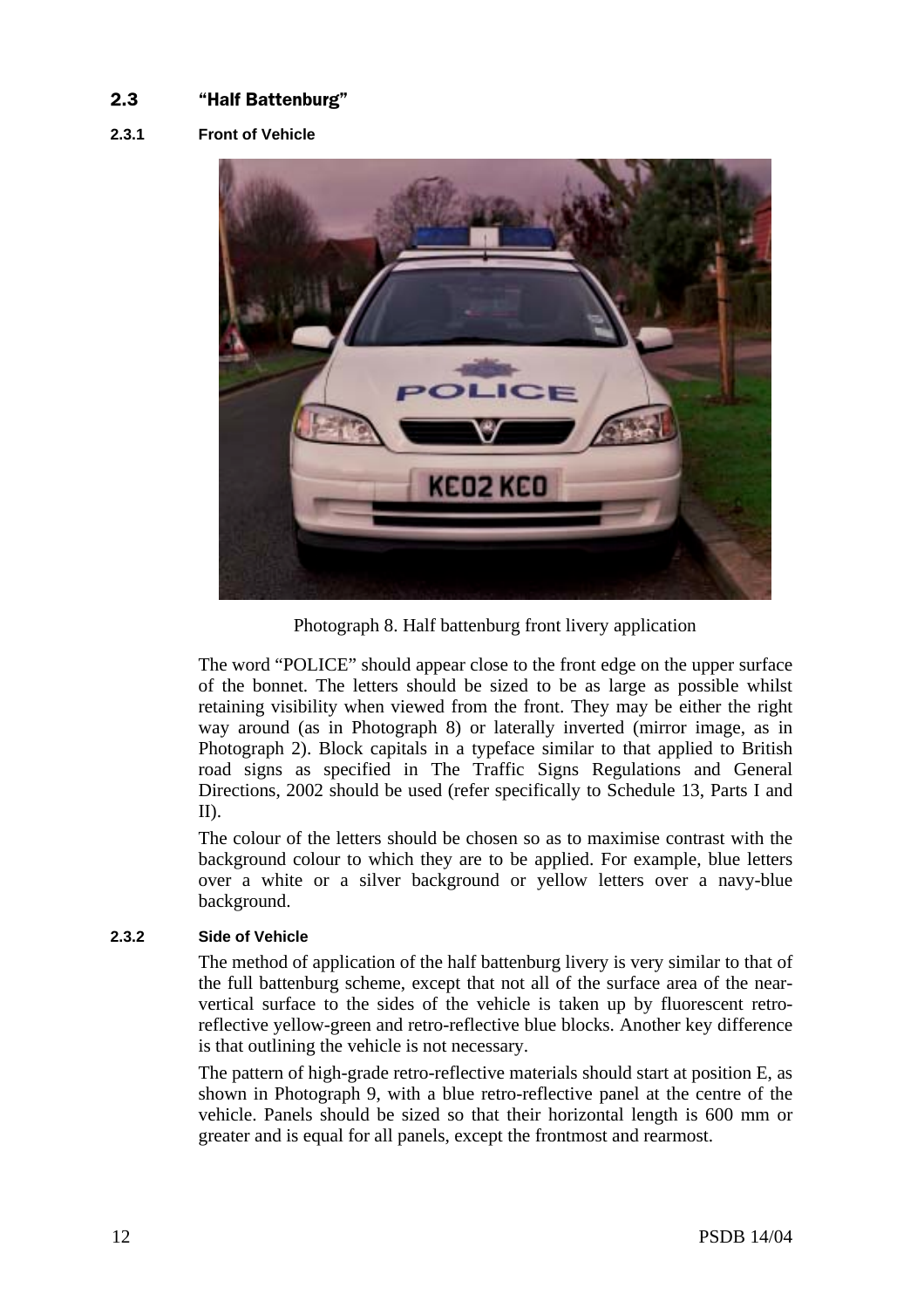

Photograph 9. Side on view of half battenburg livery

Fluorescent retro-reflective (dual performance) yellow-green panels should be fitted to either side of panel E. The pattern should be extended using alternating blue and fluorescent yellow retro-reflective material along the centreline of the side of the vehicle, as shown. Panels at the ends of the vehicle should be in fluorescent yellow retro-reflective and may be less than 600 mm long.

Below the centreline of the vehicle, or the coachline or rubbing strip if present, the word "POLICE" should appear in block capitals as large as possible given the space available whilst maintaining clarity, as shown in Photograph 10. Research has shown that this feature significantly improves public recognition of vehicles as police resources (see Appendix C). Block capitals in a typeface similar to that applied to British road signs as specified in The Traffic Signs Regulations and General Directions, 2002 should be used (refer specifically to Schedule 13, Parts I and II).

Livery film should not be folded over the edges and cut-outs of vehicle panels, but rather cut short of them (for example, see Photograph 11). It is also recommended that a clear fuel-resistant film is fitted over the fuel filler area.





side of half battenburg

Photograph 10. "POLICE" script on Photograph 11. Detail of half battenburg, illustrating how fuel filler is 'cut around'

**Please note:** It is essential to the effectiveness of the livery scheme that retroreflective materials of the highest available grade be used throughout (see Chapter 4).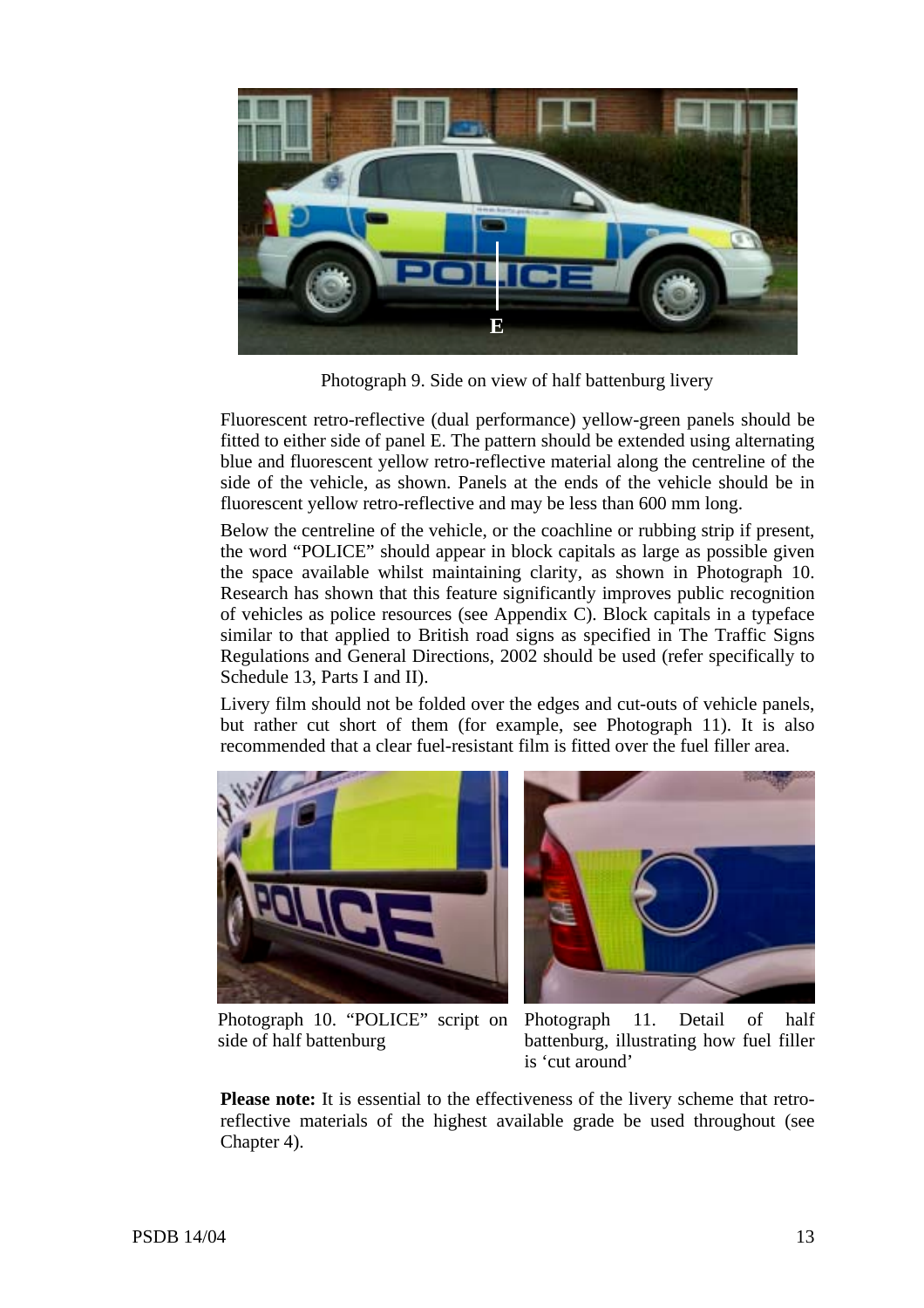### **2.3.3 Rear of Vehicle**



Photograph 12. Half battenburg livery rear markings

All material used throughout should be high-grade fluorescent retro-reflective strip with a minimum width of 150 mm, edge sealed where applicable.

Note that the angle of the chevrons is determined by the width of the vehicle.

Material should be fitted as follows:

- ♦ Locate the approximate centre point of the rear window and draw a line from this point to the corners of the rear of the vehicle (as shown marked F in Photograph 12);
- First, an orange strip should be applied, below and to the edge of the line drawn starting at the window level. Any vehicle fittings should be cut around;
- ♦ Next, fluorescent yellow-green retro-reflective (dual performance) strips are laid above and below the orange strip;
- As much of the rear area as possible is then filled with additional strips, in an alternating pattern; and
- The rear window and roof line should be outlined with a minimum width of 25 mm of the fluorescent yellow-green retro-reflective (dual performance) material. As much material as possible should be used.

It is recommended that no other material should be overlaid onto the strips used for this chevron pattern, as any such overlay would reduce the effectiveness of the design. Some police forces have chosen to include the word "POLICE" to the rear, as illustrated. This is acceptable, provided that the chevrons themselves are not covered.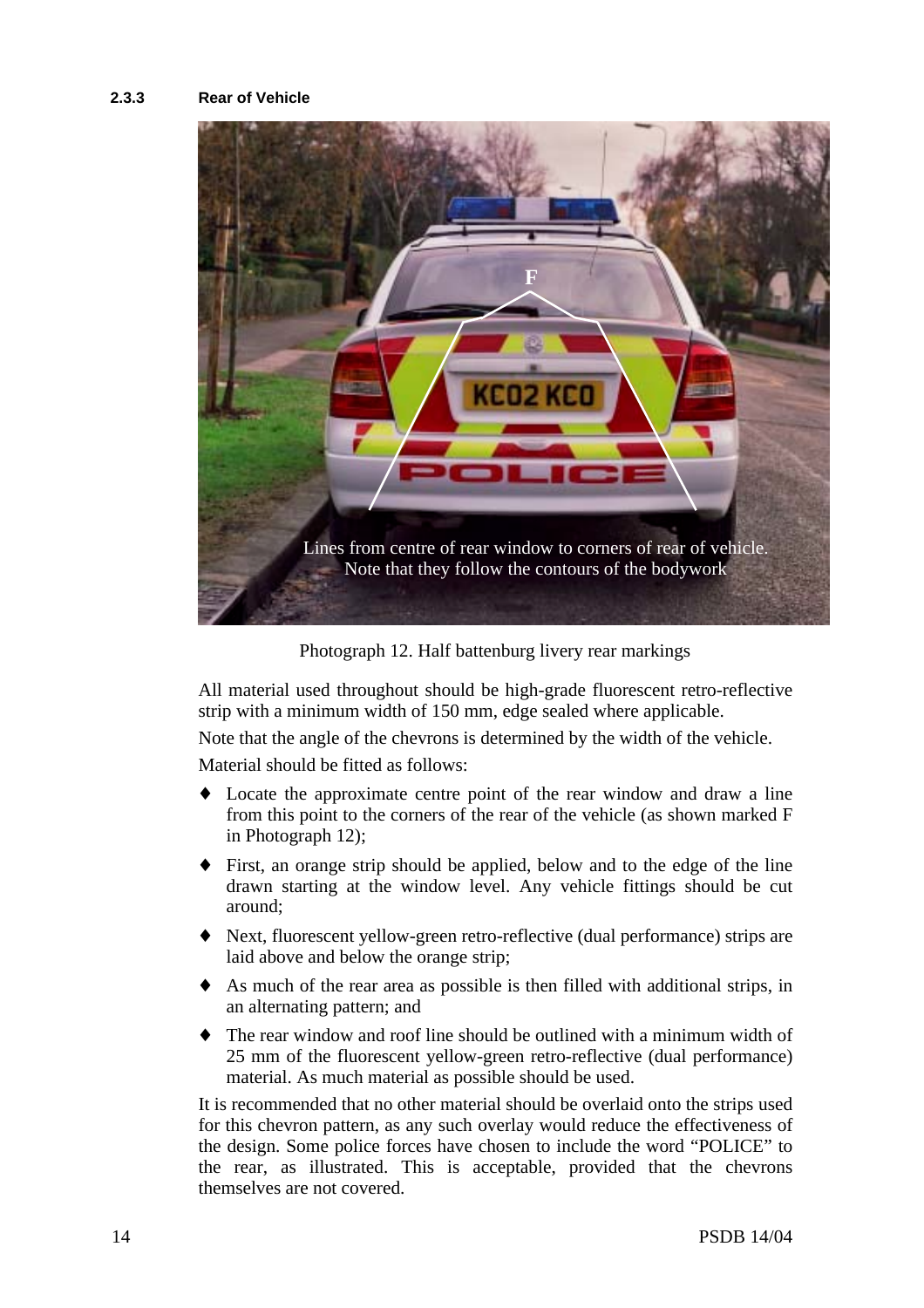## 3 **Application and Maintenance**

## 3.1 Introduction

Whilst many police fleet personnel do not fit entire livery schemes to vehicles often, if at all, it is likely that panels of livery film will need to be replaced from time to time due to accident repairs or film deterioration. For this reason, a brief series of notes has been included to provide guidance as to the use of livery film materials.

## 3.2 Cleaning of surfaces

Livery film should be applied only to surfaces that have been thoroughly cleaned and degreased to remove any road film and other contaminants. This will ensure maximum adhesion of livery film materials.

## 3.3 Air temperature

The range of air temperatures and surface temperatures at which livery film application should be undertaken is stated in the manufacturer's instructions. Application of self-adhesive materials within the stated temperature range will ensure that adhesion is optimised.

## 3.4 Application

## **IMPORTANT NOTES:**

- ♦ **Do not touch the adhesive side of the film during application.** This will remove part of the adhesive backing, reducing the adhesion performance of the product, increasing the likelihood of curling at the edges.
- ♦ **It is important that excessive force is not used when pressing and smoothing livery film into place, since this will tend to stretch the film.** This tends to cause shrinkage of livery film panels after a period of time.

The recommended approach is to peel back a small section of the release liner along one edge of the film, enabling alignment of the livery film panel onto the target surface of the vehicle. Application involves aligning the livery film panel onto the vehicle, removing the remainder of the release liner and applying the film. Any air bubbles should then be removed by use of a spatula covered with a soft cloth, or other suitable applicator, working from the centre of the livery film panel towards the edges. If air bubbles cannot be removed in this way, they can be pierced with a pin and then flattened out.

Manufacturers' instructions should be followed. In general, the recommended application technique involves aligning the panels and pressing them into place using a spatula covered with a soft cloth, or other suitable applicator, to prevent scratching of the reflective surface of the film.

Application is usually carried out with the target surface dry, but some manufacturers' instructions give advice that the application of their products can be eased by spraying the target surface with a mixture of 98-99 parts water and 1-2 parts liquid soap. This helps with aligning the livery film panels onto the target surface by allowing some repositioning of the film if necessary.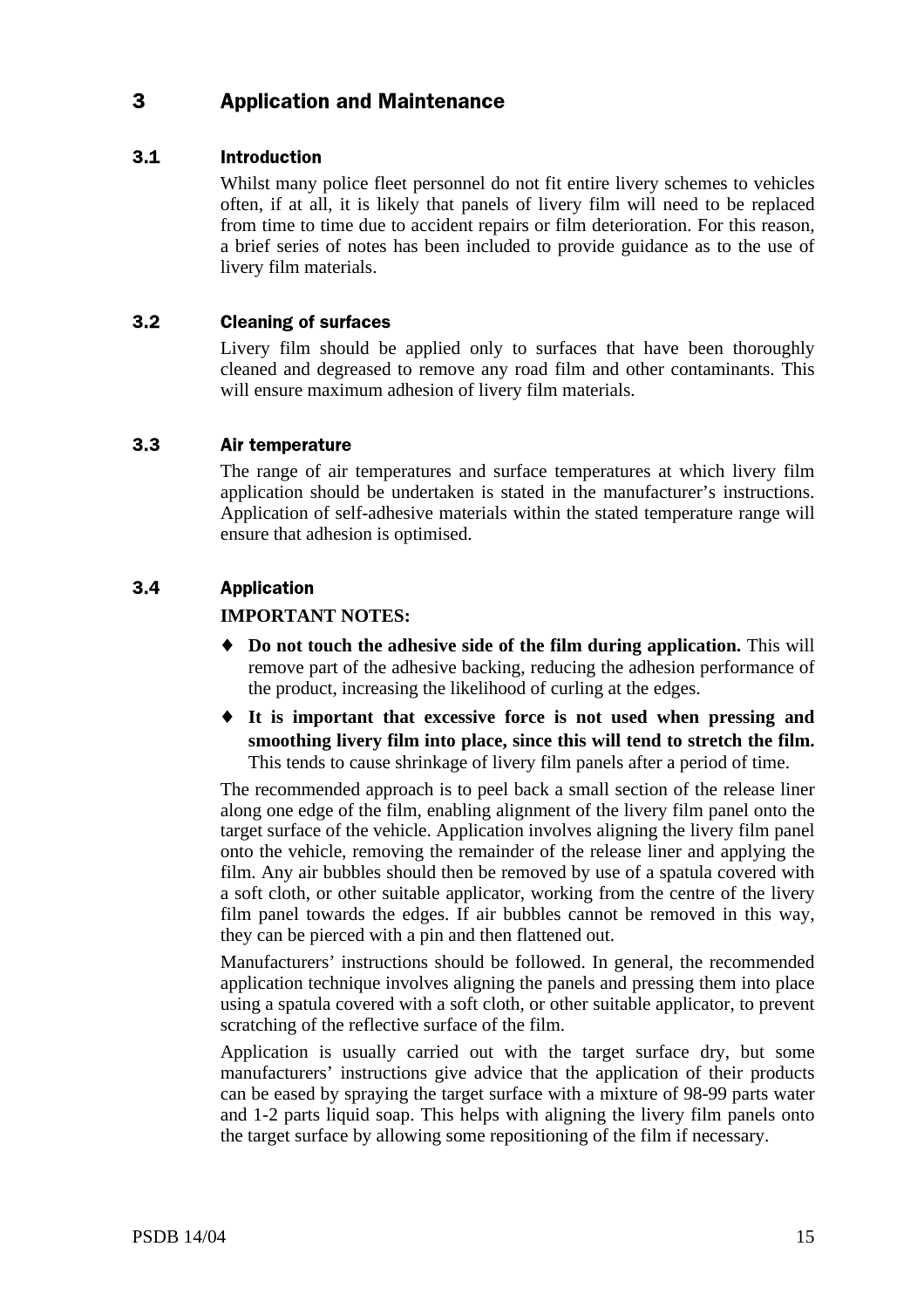## 3.5 Curved surfaces

Livery films generally conform to flat or simple shallow curved surfaces with a single radius. Most are not suitable for use on surfaces with curvature in more than one direction (compound curves).

#### $3.6$ **Panel cutting**

Livery film materials can be cut easily using a sharp knife or scissors. Note that some livery film materials require edge sealing when they are cut; the manufacturer's instructions should be followed. Some companies offer livery film panels pre-cut to the correct size and shape for application to specific vehicles. A list of some of these companies can be found in Appendix A.

## 3.7 Material storage

When not in use, livery film materials should be stored in the packaging in which they are supplied. It is also advisable to place wax paper at either end of rolls of adhesive film to prevent dirt and dust from sticking to the edges.

## 3.8 Removal

If it becomes necessary to remove livery film panels for damage repair or decommissioning of vehicles, the panel should be heated gently with a hot air gun to help to soften the adhesive. One side of the livery film panel should then be lifted and slowly pulled back, folding it back flat against the surface.

Should any adhesive remain on the vehicle, it can be removed by dabbing a fresh piece of livery film material onto the relevant areas, adhesive side down. Alternatively, it may be possible that isopropanol or paint thinners can be used, wiped over the surface to be cleaned using a soft, clean cloth.

**Please note:** Reference should always be made to the manufacturers of both the livery film products being removed and the vehicle from which they are being removed to ensure that the solvent being used will remove any adhesive residue without causing damage to the paint finish on the vehicle.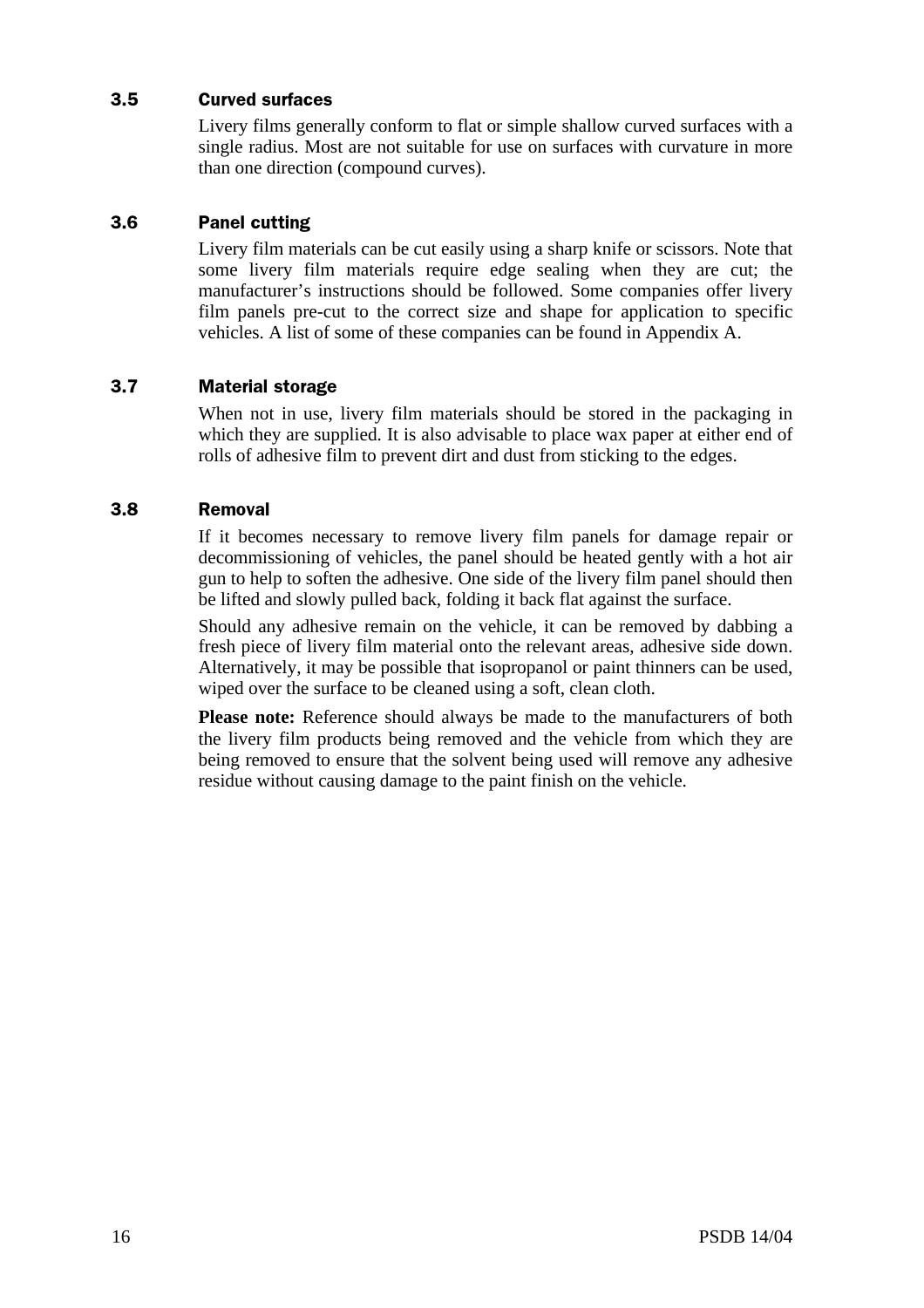## 4 Livery Film Specification

The following is the recommended specification for the minimum level of performance of livery films that would be acceptable if the conspicuity benefits of conspicuous livery schemes are to be realised over a typical three year vehicle lifespan.

| Material thickness                      | Preferably less than 1.7 mm                               |
|-----------------------------------------|-----------------------------------------------------------|
| Orientation requirements                | As per manufacturer's instructions                        |
| Applicable automatic cutting<br>methods | Die, plotter or manually cuttable using<br>laser or knife |
| Life expectancy                         | As per manufacturer's advice                              |
| Warranty period                         | As per manufacturer's advice                              |
| Temperature range                       | -25 <sup>o</sup> C to 50 <sup>o</sup> C                   |

|                                                                                                                                                                                                                                                                                                                                                                              |                   | $R_{A}$                 |                |                |       |                |  |
|------------------------------------------------------------------------------------------------------------------------------------------------------------------------------------------------------------------------------------------------------------------------------------------------------------------------------------------------------------------------------|-------------------|-------------------------|----------------|----------------|-------|----------------|--|
| Observation<br>Angle                                                                                                                                                                                                                                                                                                                                                         | Entrance<br>Angle | Fl.<br>Yellow-<br>Green | Fl.<br>Orange  | Blue           | White | Red            |  |
|                                                                                                                                                                                                                                                                                                                                                                              | $5^\circ$         | 300                     | 160            | 25             | 350   | 60             |  |
| $0.20^\circ$                                                                                                                                                                                                                                                                                                                                                                 | $30^\circ$        | 150                     | 80             | 12             | 150   | 25             |  |
|                                                                                                                                                                                                                                                                                                                                                                              | $45^{\circ}$      | 33                      | 18             | 3              | 40    | $\overline{7}$ |  |
|                                                                                                                                                                                                                                                                                                                                                                              | $5^\circ$         | 80                      | 80             | 10             | 150   | 25             |  |
| $0.33^\circ$                                                                                                                                                                                                                                                                                                                                                                 | $30^\circ$        | 60                      | 50             | $\overline{4}$ | 60    | 10             |  |
|                                                                                                                                                                                                                                                                                                                                                                              | $45^{\circ}$      | 16                      | 20             | $\overline{2}$ | 30    | 5              |  |
|                                                                                                                                                                                                                                                                                                                                                                              | $5^\circ$         | 50                      | 45             | $\overline{7}$ | 110   | 20             |  |
| $0.50^\circ$                                                                                                                                                                                                                                                                                                                                                                 | $30^\circ$        | 20                      | 20             | 3              | 60    | 10             |  |
|                                                                                                                                                                                                                                                                                                                                                                              | $45^{\circ}$      | 9                       | 8              | 1.3            | 20    | 3.6            |  |
|                                                                                                                                                                                                                                                                                                                                                                              | $5^\circ$         | 8                       | 8              | $\mathbf{1}$   | 9     | 2.5            |  |
| $1.00^\circ$                                                                                                                                                                                                                                                                                                                                                                 | $30^\circ$        | 6                       | $\overline{4}$ | 0.75           | 6     | $\mathbf{1}$   |  |
|                                                                                                                                                                                                                                                                                                                                                                              | $45^{\circ}$      | $\overline{2}$          | $\overline{2}$ |                | 3     |                |  |
| Coefficient of retroreflection, $R_{A}$ , is a measure of the amount of light<br>radiation retroreflected from a surface relative to the amount of light<br>radiation incident upon the surface, per unit area. Units are candelas per lux<br>per square metre, cd.lx <sup>-1</sup> .m <sup>-2</sup> . Further details are available from CIE<br>publication $54.2 - 2001$ . |                   |                         |                |                |       |                |  |
| Note: These values are similar to those quoted in BS 873: 1983 and ASTM                                                                                                                                                                                                                                                                                                      |                   |                         |                |                |       |                |  |

Table 2. General livery film material information

 $D$  4956 – 01a.

Table 3. Coefficient of Retroreflection  $(R_A)$  Minimum Values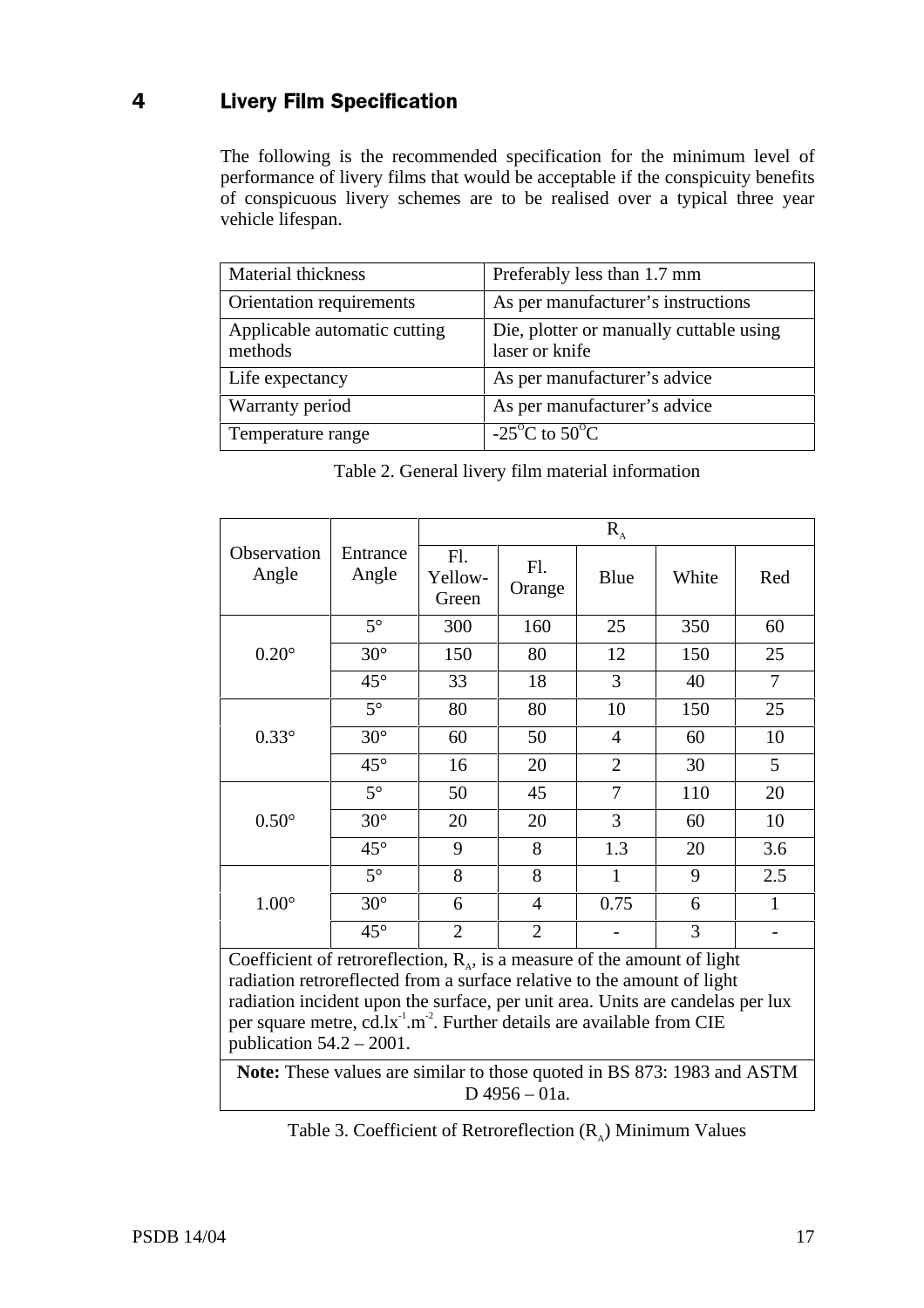| Performance<br>Degradation                                               | Fl.<br>Yellow-<br>Green | Fl.<br>Orange | Blue    | White   | Red     |  |
|--------------------------------------------------------------------------|-------------------------|---------------|---------|---------|---------|--|
| Acceptable maximum<br>degradation                                        | 50%                     | 20%           | 20%     | 20%     | 20%     |  |
| Degradation period                                                       | 3 years                 | 3 years       | 3 years | 3 years | 3 years |  |
| <b>Note:</b> These values are per ISO 4892-1: 1994 and ISO 4892-2: 1994. |                         |               |         |         |         |  |

Table 4. Maximum Permissible Retroreflectivity Degradation

|                                                                                                                                                                                                                                                                                                                                                                                                                                             | CIE D65 Illuminant |       |       |                |       |       |       |                |  |
|---------------------------------------------------------------------------------------------------------------------------------------------------------------------------------------------------------------------------------------------------------------------------------------------------------------------------------------------------------------------------------------------------------------------------------------------|--------------------|-------|-------|----------------|-------|-------|-------|----------------|--|
| Daytime<br>Chromaticity                                                                                                                                                                                                                                                                                                                                                                                                                     |                    | 1     |       | $\overline{2}$ |       | 3     |       | $\overline{4}$ |  |
|                                                                                                                                                                                                                                                                                                                                                                                                                                             | $\mathbf X$        | y     | X     | y              | X     | y     | X     | y              |  |
| Fl. Yellow-<br>Green                                                                                                                                                                                                                                                                                                                                                                                                                        | 0.375              | 0.620 | 0.460 | 0.532          | 0.398 | 0.450 | 0.350 | 0.508          |  |
| Fl. Orange                                                                                                                                                                                                                                                                                                                                                                                                                                  | 0.506              | 0.404 | 0.570 | 0.429          | 0.655 | 0.345 | 0.560 | 0.340          |  |
| Blue                                                                                                                                                                                                                                                                                                                                                                                                                                        | 0.065              | 0.216 | 0.190 | 0.255          | 0.245 | 0.210 | 0.144 | 0.030          |  |
| White                                                                                                                                                                                                                                                                                                                                                                                                                                       | 0.285              | 0.325 | 0.335 | 0.375          | 0.355 | 0.355 | 0.305 | 0.305          |  |
| Red                                                                                                                                                                                                                                                                                                                                                                                                                                         | 0.550              | 0.358 | 0.640 | 0.365          | 0.735 | 0.265 | 0.660 | 0.233          |  |
| Note: These values are similar to those quoted in BS 873: 1983 and ASTM                                                                                                                                                                                                                                                                                                                                                                     |                    |       |       |                |       |       |       |                |  |
| $D$ 4956 - 01a.<br>520<br>\$50<br>570<br>0.6<br>For each colour, plot x- and y-values on the respective x- and y-axis on the<br>plot shown. Four pairs of coordinates generate a four-sided polygon on the<br>plot. The colour of the livery film, as determined in accordance with CIE<br>publication $54.2 - 2001$ , section 8, must fall within that polygon.<br>Footnote: Night-time chromaticity data are not yet available. PSDB will |                    |       |       |                |       |       |       |                |  |

Table 5. Daytime and Night-Time Chromaticity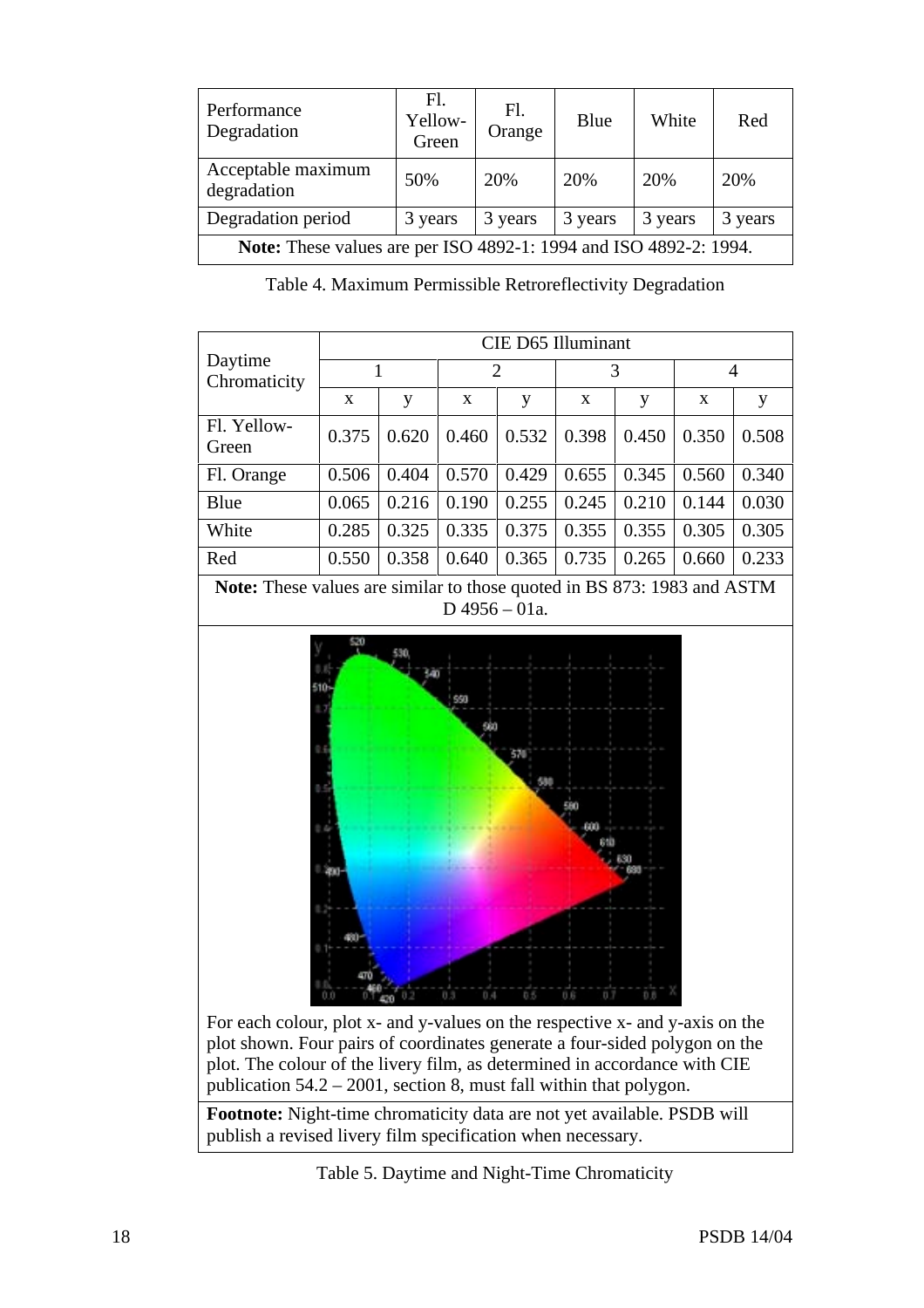|                             |                   | <b>CIE D150</b>             |  |
|-----------------------------|-------------------|-----------------------------|--|
|                             | CIE D65           |                             |  |
| $\bm{\beta}_{\text{Total}}$ | $P_{Fluorescent}$ | $\bm{\beta}_{\text{Total}}$ |  |
| 30                          | 15                | 40                          |  |
| 15                          |                   | 15                          |  |
| 0.7                         | N/A               | N/A                         |  |
| 17                          | N/A               | N/A                         |  |
| 0.5                         | N/A               | N/A                         |  |
|                             |                   |                             |  |

(N/A – Not Applicable)

| Table 6. Fluorescent and Non-Fluorescent Luminance Factor |  |  |
|-----------------------------------------------------------|--|--|
|-----------------------------------------------------------|--|--|

| <b>Impact Resistance</b>       | ASTM D4956 - 01a: 6.10 or ASTM D2794 - 93                                                                                       |
|--------------------------------|---------------------------------------------------------------------------------------------------------------------------------|
| Shrinkage                      | ASTM D4956 - 01a: 6.6                                                                                                           |
| Flexibility                    | ASTM D4956 - 01a: 6.7                                                                                                           |
|                                | BS 873: Part 1: 1983 section 12 (solvent wipe test)                                                                             |
| Chemical/solvent<br>resistance | $Chemicals - at minimum, should be resistant to$<br>splashing with diesel, petrol and LPG that can occur<br>during refuelling   |
|                                | Solvents – at minimum, should be resistant to white<br>spirit, turpentine, kerosene and cleaning solutions likely<br>to be used |

Table 7. Standards compliance

The film, as applied to the vehicle and conditioned as necessary, should withstand washing during routine maintenance under the conditions specified below.

| Maximum fluid temperature               | $38^{\circ}$ C or higher                            |
|-----------------------------------------|-----------------------------------------------------|
| Spray fan pattern required              | As per manufacturer's instructions                  |
| Minimum incident angle of spray<br>axis | $15^{\circ}$ or less to perpendicular of<br>surface |
| Nozzle distance from surface            | 1.2 metres or further                               |
| Nozzle pressure                         | 75 bar or less                                      |

Table 8. Power washing guidelines

NOTE: These values should be considered to be minimum performance guidelines for livery film materials. If specific films are resistant to cleaning at a higher temperature, incident angle or pressure or at a shorter distance between the nozzle and the film surface, this may be considered to be superior performance.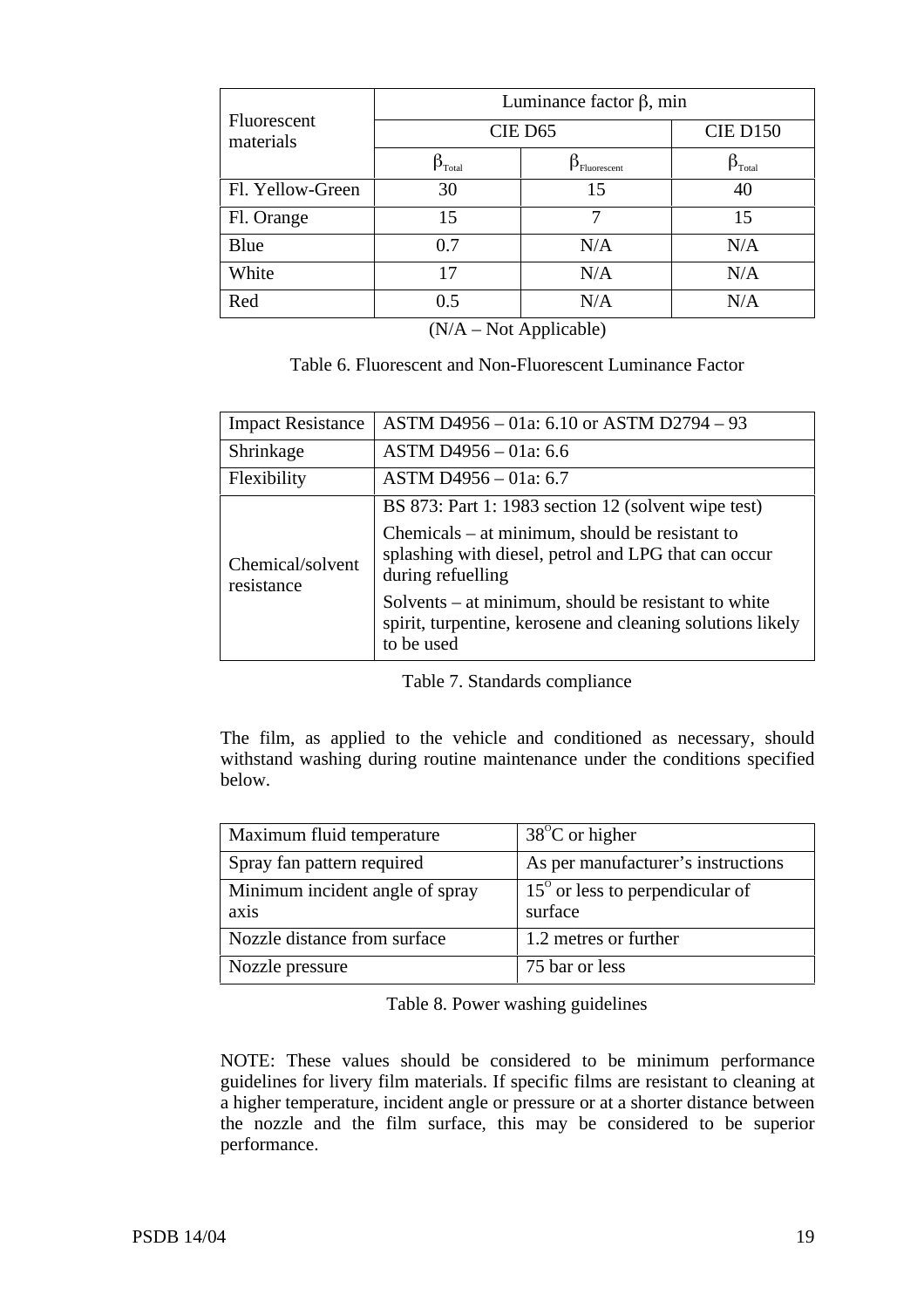## 5 Legislation

Legislation that applies to vehicle livery schemes includes the Road Vehicle Lighting Regulations, 1989 ('the RVLR'), which restricts the colour, size and positioning of reflective materials to the rear and sides of vehicles. Regulations relating to the rear of vehicles are clear, whilst those relating to the sides are somewhat more vague. Advice from the Department for Transport (Working Group Report for ACPO Traffic, 1997) indicated that amendments to the RVLR would be possible, but only with ministerial support. Basically, the RVLR prohibits the fitment of any other than red retro-reflectors to the rear of vehicles, except in a few very specific instances.

Clearly this has an impact on the police (and other Emergency Services) in that the liveries they employ for Health and Safety reasons and to promote public awareness demand fluorescent yellow-green and red retro-reflectors to the rear. Temporary exemptions to the RVLR are in place that permit the use of these markings.

Lettering used for the word "POLICE" to the sides – in the case of half battenburg livery – and to the rear of police vehicles should be in block capitals and in a typeface similar to that applied to British road signs as specified in The Traffic Signs Regulations and General Directions, 2002 (refer specifically to Schedule 13, Parts I and II).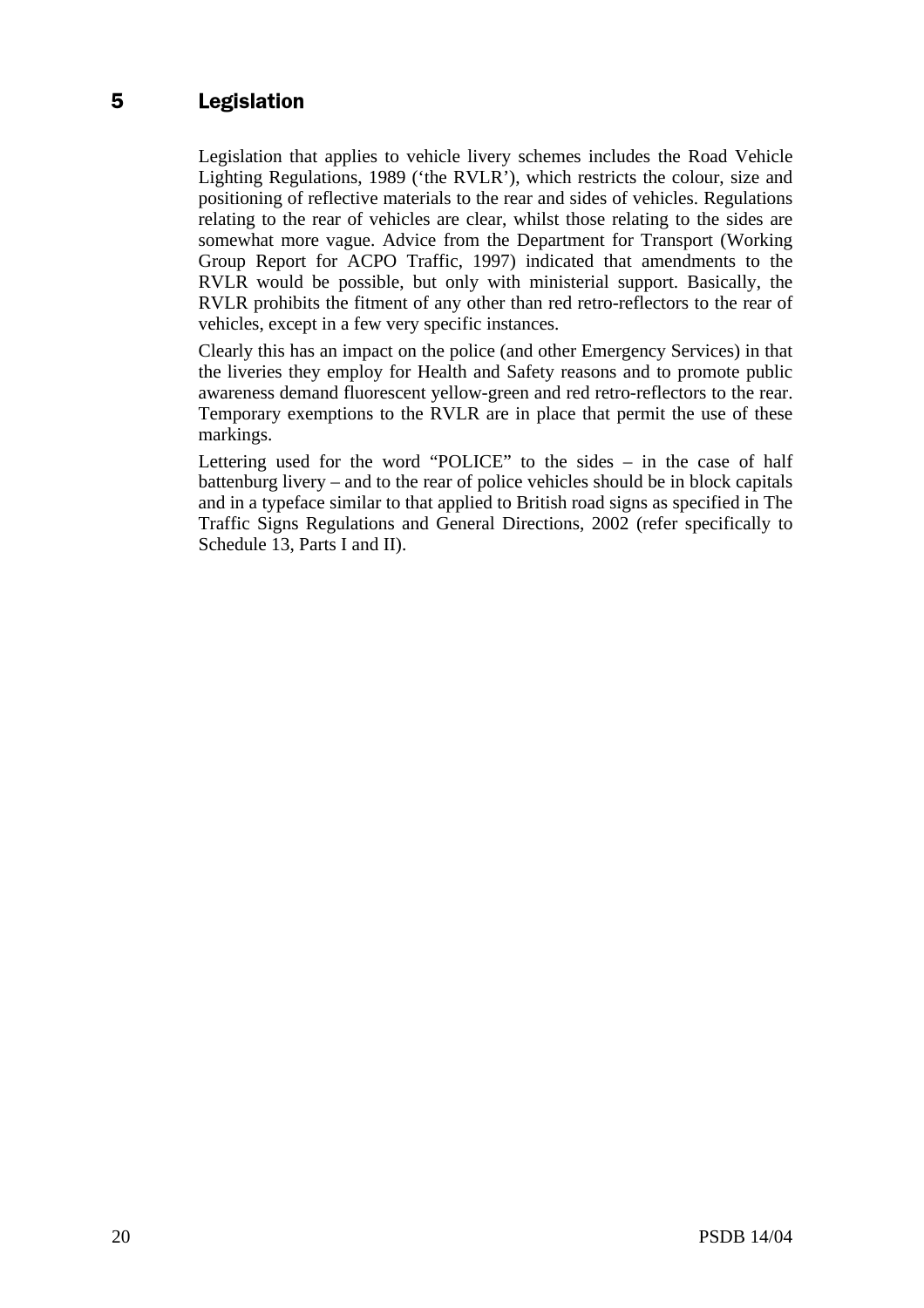## 6 Summary of Key Recommendations

## 6.1 Motorway and Trunk Road Patrol Vehicle Recommendations

- A. Full battenburg livery should be applied to all police vehicles intended for motorway/trunk road patrol duties, except in cases where vehicles need to remain unmarked.
- B. Livery application should be carried out in accordance with Chapter 2 of this document.
- C. Livery materials used should conform to the specification laid down in Chapter 4 in order that the benefits of the livery are realised.

#### $6.2$ alf Battenburg Recommendations

- D. It is recommended that the half battenburg livery scheme should be adopted for application, as laid down in Chapter 2, to all appropriate police vehicles within every police force for vehicles other than those used for motorway/trunk road patrol duties, to which the full battenburg livery should be applied.
- E. Only appropriate classes of vehicle, dependent upon force policy, should be marked in half battenburg. Clearly, it is desirable for some types not to be identifiable, an obvious example being unmarked traffic vehicles.
- F. Application of half battenburg livery to as many vehicles as is practical within police fleets will bring benefits since members of the public will tend to notice police vehicles and officers more easily. They will tend to perceive an increased police presence, which should lead to a reduced fear of crime and an increased feeling of reassurance, as well as providing a deterrent effect for criminals.
- G. Adoption of half battenburg across all police forces will lead to additional benefits from the point of view of corporacy and a "professional" and an "authoritative" image for the Police Service.
- H. Livery materials used should conform to the specification laid down in Chapter 4 in order that the benefits of the livery are realised.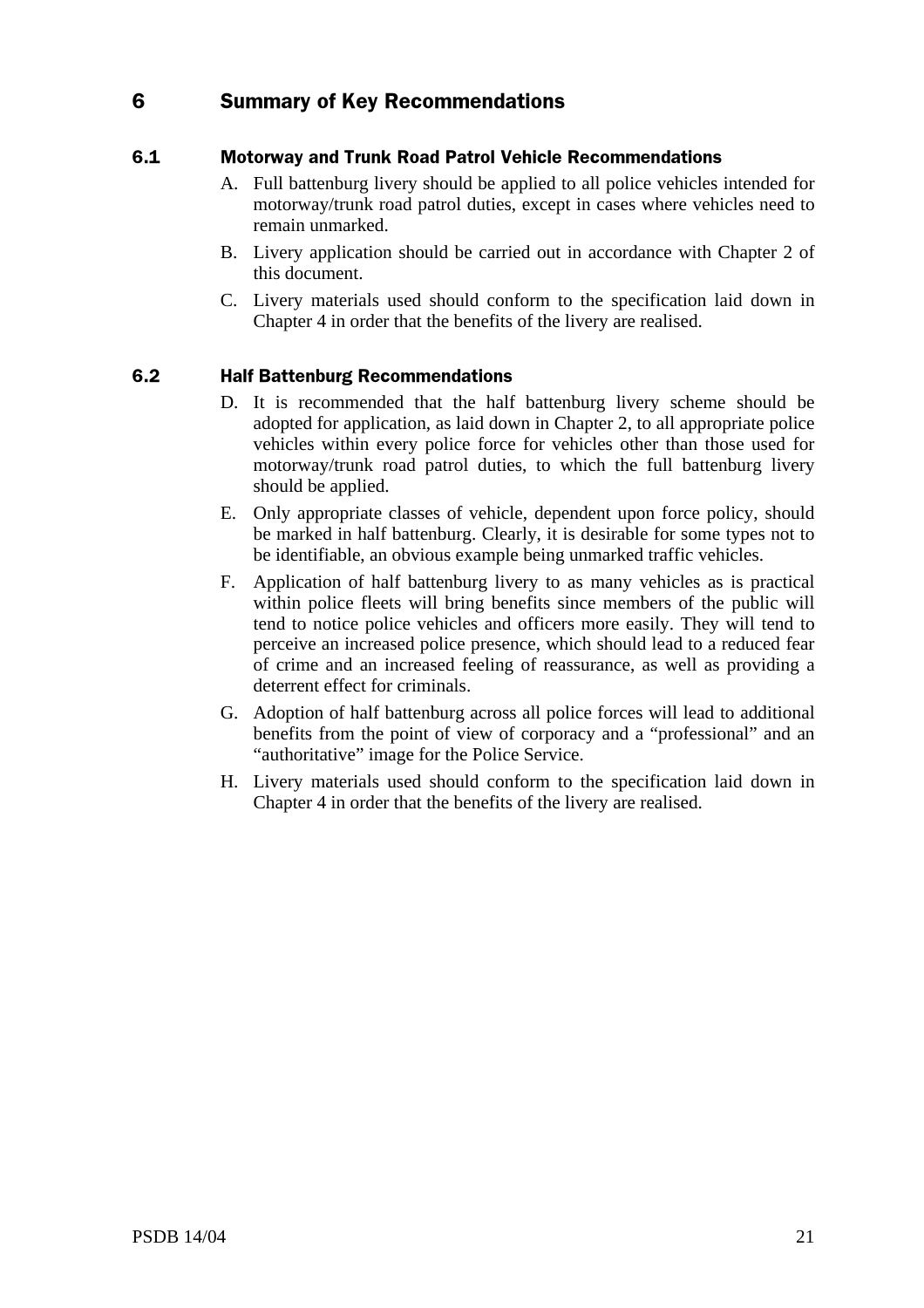- [1] "Common Standards of Markings for Traffic Patrol Vehicles," Working Group report for ACPO Traffic, 1997.
- [2] The Peal Dictionary, Peal Press, London W1, no date of publication given.
- [3] Various ICE Ergonomics reports for the PSDB, 1992-1998.
- [4] Siegel, A I and Federman, P, "Development of a Paint Scheme for Increasing Aircraft Detectability and Visibility," Journal of Applied Psychology, Vol. 49, 2, pp. 93-105, 1965.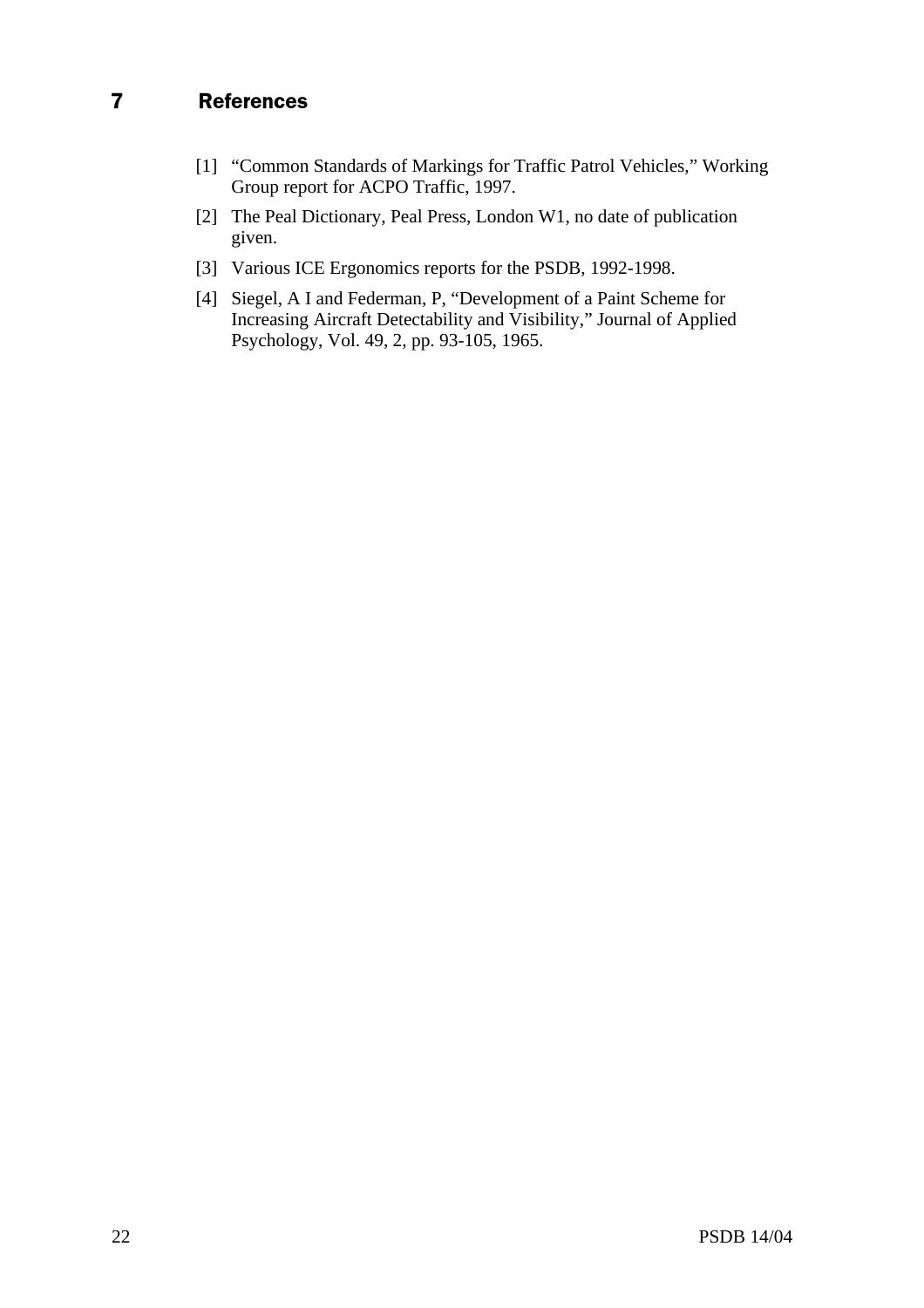#### Appendix A rking Companies and Film Manufacturers

## **Vehicle Marking Companies**

Halo Bluelite Limited 64 Victoria Road, Burgess Hill, West Sussex, RH15 9LH Telephone: +44 (0) 1444 232366 Fax: +44 (0) 1444 232376 Website: http://www.halogroup.co.uk Kay Premium Marking Films Ltd. Oakwood Close, Penyfan Industrial Estate, Crumlin, Newport, NP11 3HY, Wales, UK Telephone: +44 (0) 1495 242300 Fax: +44 (0) 1495 249446 Email: sales@kpmf.com Website: http://www.kpmf.com Preview Graphics Ltd. 105 High Street, Hurstpierpoint, West Sussex, BN6 9PU Telephone: +44 (0) 1273 834434 Fax: +44 (0) 1273 832234 Email: info@preview.co.uk Website: http://www.preview.co.uk/contact.shtml Ringway Vehicle Graphics Winterstoke Road, Weston-Super-Mare, Somerset, BS24 9BQ Tel: +44 (0) 1934 421400 Fax: +44 (0) 1934 421401 Email: sales@rvgonline.co.uk

Website: http://www.rvgonline.co.uk

**Please note:** This list does not form a recommendation, nor is it exhaustive. Other companies might offer professional livery application services and it is the responsibility of individual procurement officers to determine their suitability.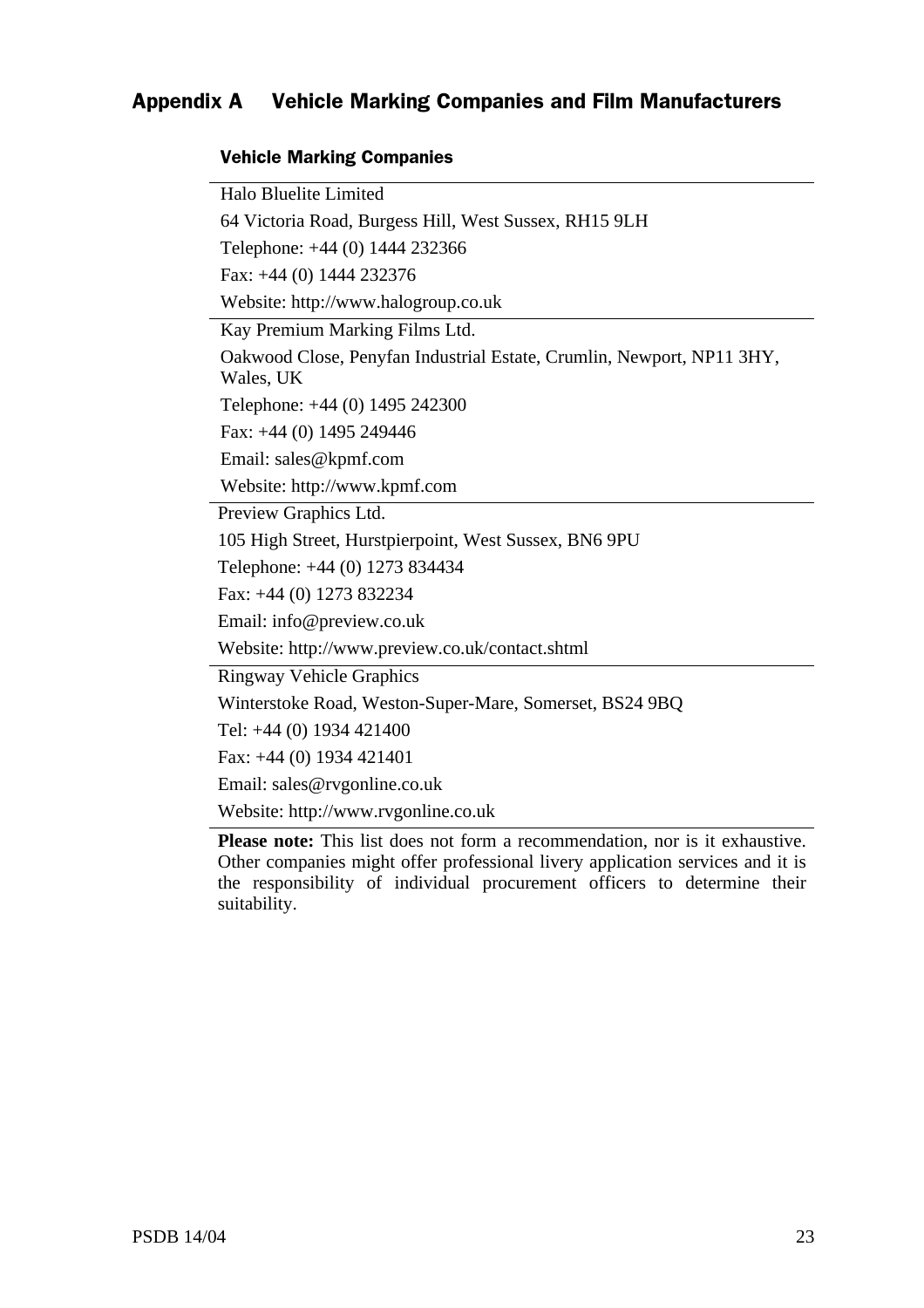## **Film Manufacturers**

3M United Kingdom Plc.

3M House, 28 Great Jackson Street, Manchester, M15 4PA

Telephone: +44 (0) 161 237 6394

Fax: 0800 378127

Reflexite U.K. Ltd.

4420 Nash Court, John Smith Drive, Oxford Business Park South, Oxford, OX4 2RU

Telephone: +44 (0) 1865 396959

Fax: +44 (0) 1865 396960

Website: http://www.reflexite-europe.com

Rennicks (U.K.) Limited

Stuart Road, Manor Park, Runcorn, Cheshire, WA7 1TS

Telephone: +44 (0) 1928 579966

Fax: +44 (0) 1928 579965

Website: http://www.rennicks.com

**Please note:** This list does not form a recommendation, nor is it exhaustive. Other companies might offer professional livery application services and it is the responsibility of individual procurement officers to determine their suitability.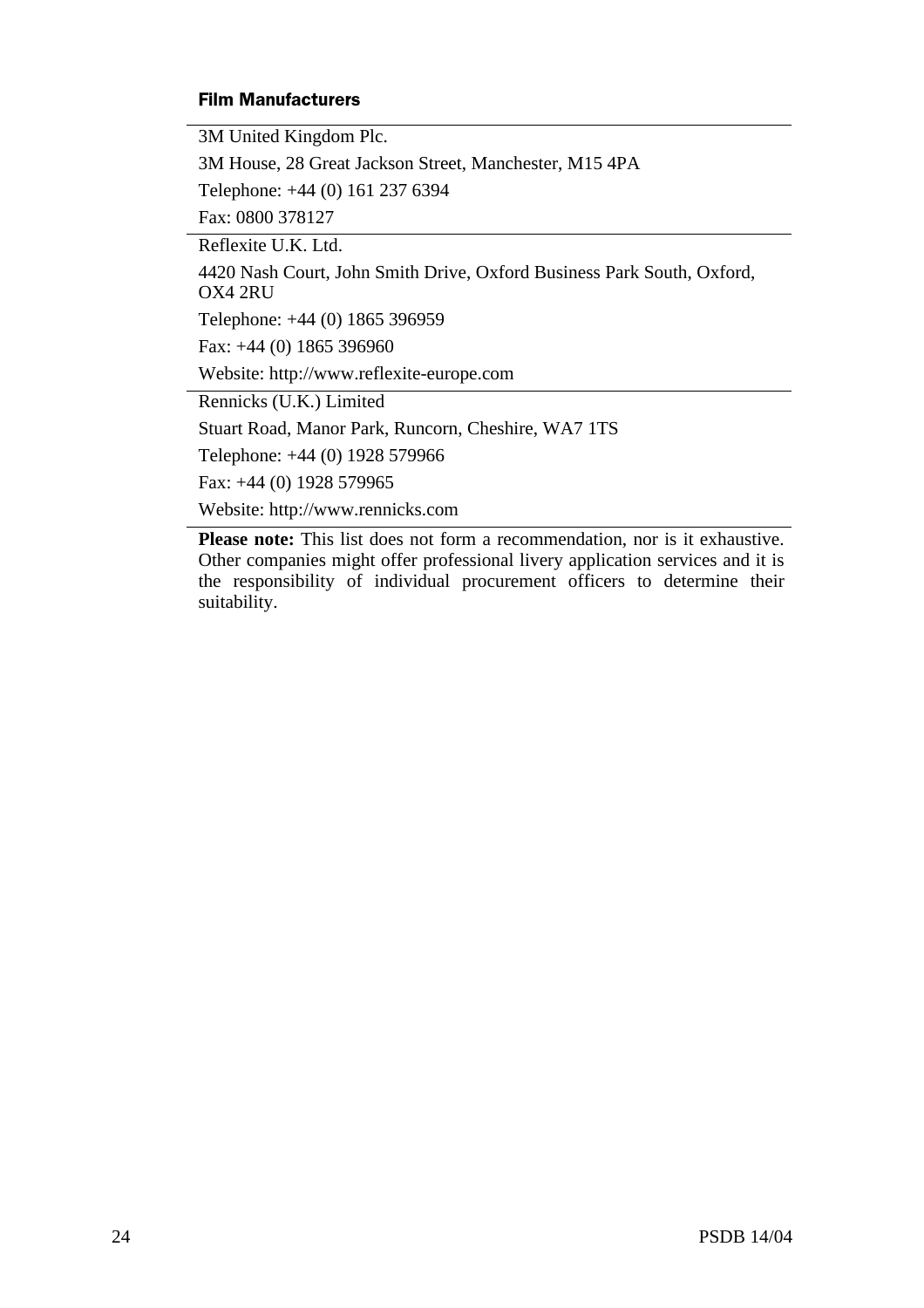## Appendix B Scientific Basis for the High-Conspicuity Livery Scheme

The development work was carried out by an organisation specialising in ergonomic design, Loughborough University Transport Technology Ergonomics Centre (formerly ICE Ergonomics). A very brief summary of the various PSDB/ICE Ergonomics reports relating to this work follows.

*May 1992 – ICE Ergonomics Report "Considerations of Conspicuous Markings for Police Vehicles"*

Description: A literature review to identify principles of conspicuity and identification of vehicles and consideration of experimental techniques for evaluation of marking schemes.

Main findings:

- Use fluorescent colours in daytime;
- ♦ Apply markings in square-like formations rather than stripes;
- ♦ Bounding fluorescent areas in blue may increase conspicuity;
- Use retro-reflective materials at night-time;
- ♦ Outlining with retro-reflective materials may increase conspicuity; and
- ♦ Lighting can also increase conspicuity.

## *August 1993 – ICE Ergonomics Report "A Study of the conspicuity and recognisability of the proposed side and rear markings for police vehicles"*

Description: Aimed to develop a marking scheme and objectively assess its conspicuity against current liveries (Cambridgeshire Constabulary and Essex Police). Subjective assessment of the markings for recognisability and acceptability.

Main findings:

- ♦ Side markings
	- ♦ As good as other police markings in daytime;
	- ♦ Better than other police markings at night; and
	- ♦ Considered to be distinctive, acceptable and authoritative;
- ♦ Rear markings:
	- ♦ As good as other police markings in daytime;
	- ♦ Better than other police markings at night; and
	- ♦ Considered to be distinctive and acceptable (night only), but not authoritative.

*December 1994 – ICE Ergonomics Report "Road trial evaluation of the proposed side and rear markings for police motorway patrol vehicles – police drivers' opinions"*

Description: Road trials with 12 forces.

Main findings:

♦ Overall: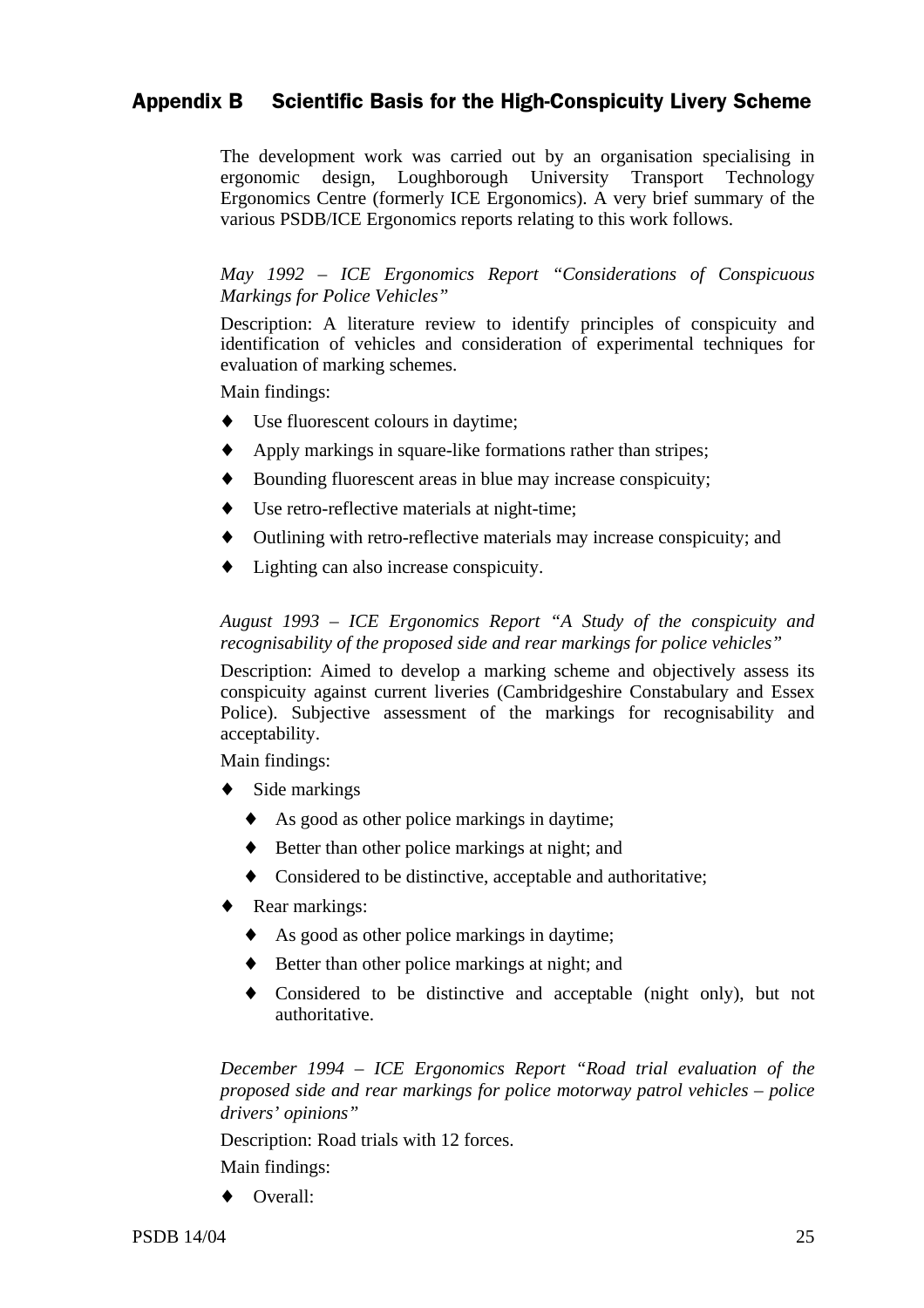- Main reason for wanting the markings was their increased conspicuity;
- There were favourable responses in terms of wanting to introduce the "Battenburg" marking scheme, preference for use in undertaking duties, feeling of safety and increased public awareness;
- No consensus regarding public respect.
- Proposed side markings:
	- Main reasons for favouring the side markings were the improved conspicuity and the use of high-quality materials; and
	- There were favourable responses in terms of "Battenburg" being: acceptable, noticeable, conspicuous, radical, efficient, appropriate, official, authoritative and reassuring.
- Proposed rear markings:
	- Main reason for favouring the rear markings were the improved conspicuity, the use of high-quality materials and the improved awareness of the general public;
	- There were favourable responses in terms of being: acceptable, noticeable, conspicuous, radical, efficient, appropriate, official, authoritative and reassuring; and
	- Poor image and the possibility of detraction from the brake lights were quoted as dislikes.

*February 1995 – ICE Ergonomics Report "Road trial evaluation of the proposed side and rear markings for police motorway patrol vehicles – fleet managers' opinions"*

Description: Fleet manager's questionnaire responses from 9 forces: Essex, Gloucestershire, Lancashire, South Wales, Surrey, Tayside, Thames Valley, West Midlands and Wiltshire.

Main findings:

- ♦ Durability of markings:
	- Eight forces reported deterioration along unsealed cell edges;
	- ♦ There was no consensus as to whether this was better, the same as or worse than current markings;
- Repairs to markings:
	- Five reported the need for repair (three due to accident damage and two due to deterioration or mis-application);
	- Four of the five stated that the frequency of repair was not greater than that with existing markings;
	- All five stated that the repair time was at least as long or longer than existing markings;
- Other comments:
	- Costs in terms of initial purchase, repair/maintenance and labour;
	- Mark-up duration: arrangement time rather than application;
	- Fuel does not affect colour or adhesion; and
	- Not affected by power wash.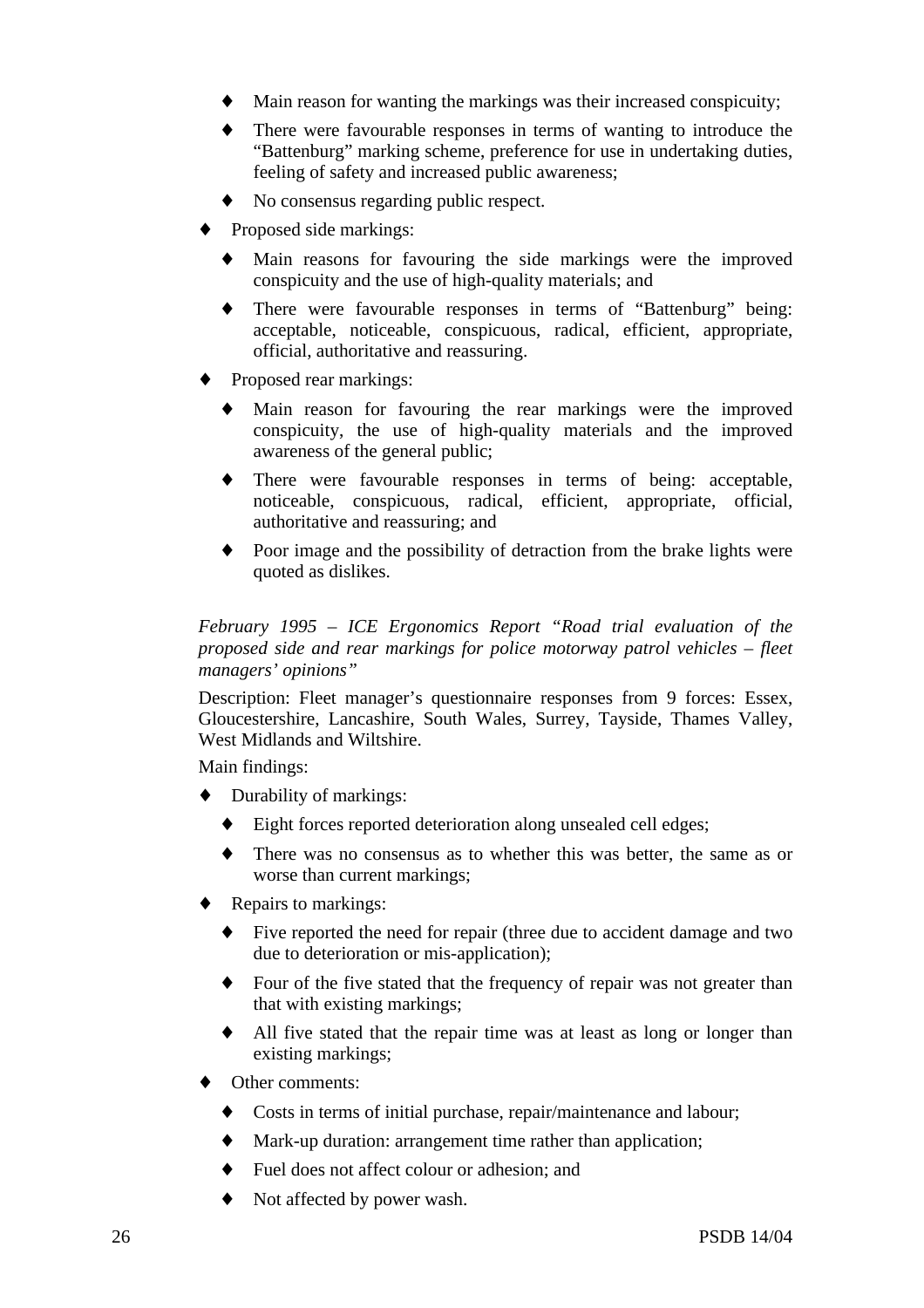## *June 1995 – ICE Ergonomics Report "UK motorway patrol vehicle markings: Rationale for their design"*

Description: Comparison of UK and Dutch vehicle markings.

Scope of report:

- $\blacklozenge$  Introduction the need for the proposed markings in the UK and the parties involved in their development;
- ♦ Marking scheme theory:
	- ♦ The ergonomics of conspicuity;
	- ♦ Implications for the marking scheme design;
- ♦ Validation of the proposed marking scheme:
	- ♦ Laboratory trials;
	- ♦ Field trials;
- ♦ Analysis of the Dutch markings:
	- ♦ Materials and colour; and
	- ♦ Form.

## *August 1996 – ICE Ergonomics Report "Police motorway patrol vehicles: rationale for their design"*

Description: Outline of scientific rationale.

Scope of report:

- The need for the proposed markings;
- ♦ Parties involved in their development;
- ♦ Development of the proposed marking scheme:
	- $\blacklozenge$  The ergonomics of conspicuity;
	- ♦ Implications for the proposed marking scheme design;
- ♦ Validation of the proposed marking scheme:
	- ♦ Laboratory trials; and
	- ♦ Field trials.

## *December 1996 – ICE Ergonomics Report "Public assessment of police vehicle markings against current liveries (Essex, Leicestershire, Metropolitan, Warwickshire)"*

Description: Video footage edited from MIRA trials (February 1996) to provide paired comparisons for public evaluation (59 subjects).

Main findings:

- ♦ Overall Proposed markings better in terms of attention-getting ratings;
- ♦ Side markings proposed markings generally better by day and night, although greater advantage by night; and
- Rear markings proposed markings did not generally out-perform other schemes. May be due in part to test artefact, namely that red only markings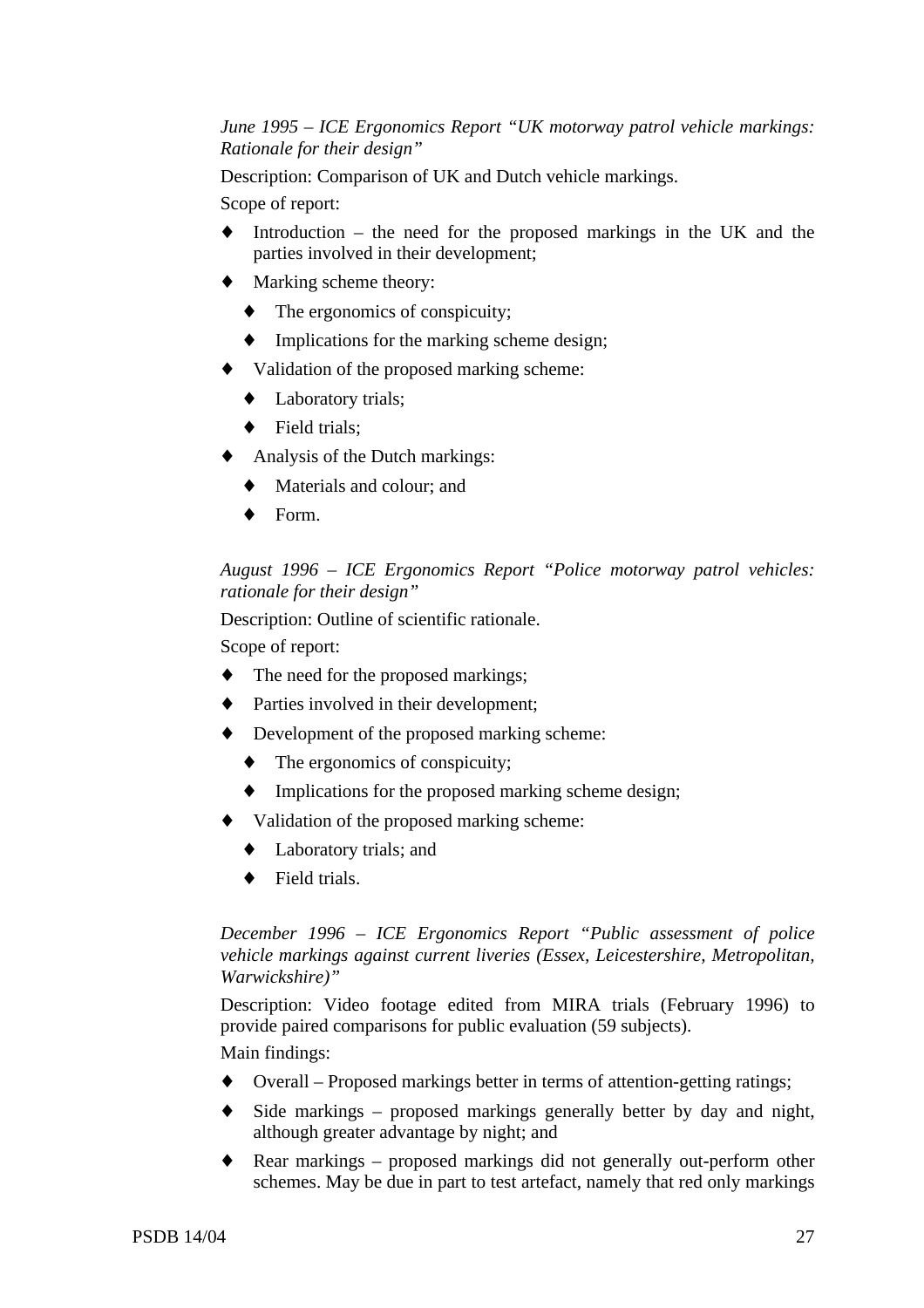present a greater contrast against a green background than red and yellow rear markings. Also, brightness of rear lights may have been a factor.

*1997 – ACPO Report "Common standards of markings for police patrol vehicles"*

Description: ACPO recommendations.

Main findings:

- Battenburg livery scheme makes vehicles recognisable as police vehicles at distances of up to 500 metres. In daylight, this is achievable with any fluorescent material. At night, this may only be achieved by using higher grades of material or a mixture of materials.
- ♦ Assists high-visibility policing, thereby reassuring the public and enhancing potential deterrent benefits of pro-active traffic patrol activity. Tests carried out on the A12 showed that speed reduction of motorists upon recognition of a police vehicle was more pronounced when using a vehicle marked up with the battenburg livery than with a conventionally marked vehicle.
- Battenburg livery scheme makes a vehicle readily identifiable as a police vehicle yet retains the ability to associate with it logos and images of the local force. With the suggested configuration, force logos do not detract from the conspicuity of the overall scheme, permitting national and local corporacy to be maintained in a safety-enhancing high-conspicuity livery scheme.
- Utilising latest available materials and systems, battenburg seeks to achieve a cost-neutral option compared with average costs of present liveries. Direct comparison of existing liveries with battenburg is difficult because there was considerable variation in schemes used, both in terms of layout and colours. Adopting a "mix and match" approach in the choice of materials whilst maintaining the recommended overall concept, a costneutral option can be achieved, or even savings in some instances.
- ♦ Acceptable to at least 75% of staff using it. Research conducted convincingly showed that 80% of the staff surveyed were in favour of the introduction of the battenburg concept.

## *May 1998 – ICE Ergonomics Report "Comments on police car livery (Lancashire)"*

Description: Comments on Lancashire patrol vehicle (side chevron) livery.

Scope of report:

- ♦ Introduction reason for report and background to ICE Ergonomics' (now Loughborough University TTEC) involvement;
- Discussion of Lancashire's marking scheme in terms of:
	- ♦ Marking shape;
	- $\blacklozenge$  Information content:
	- ♦ Commonality;
	- Subjective comments; and
	- Conclusions.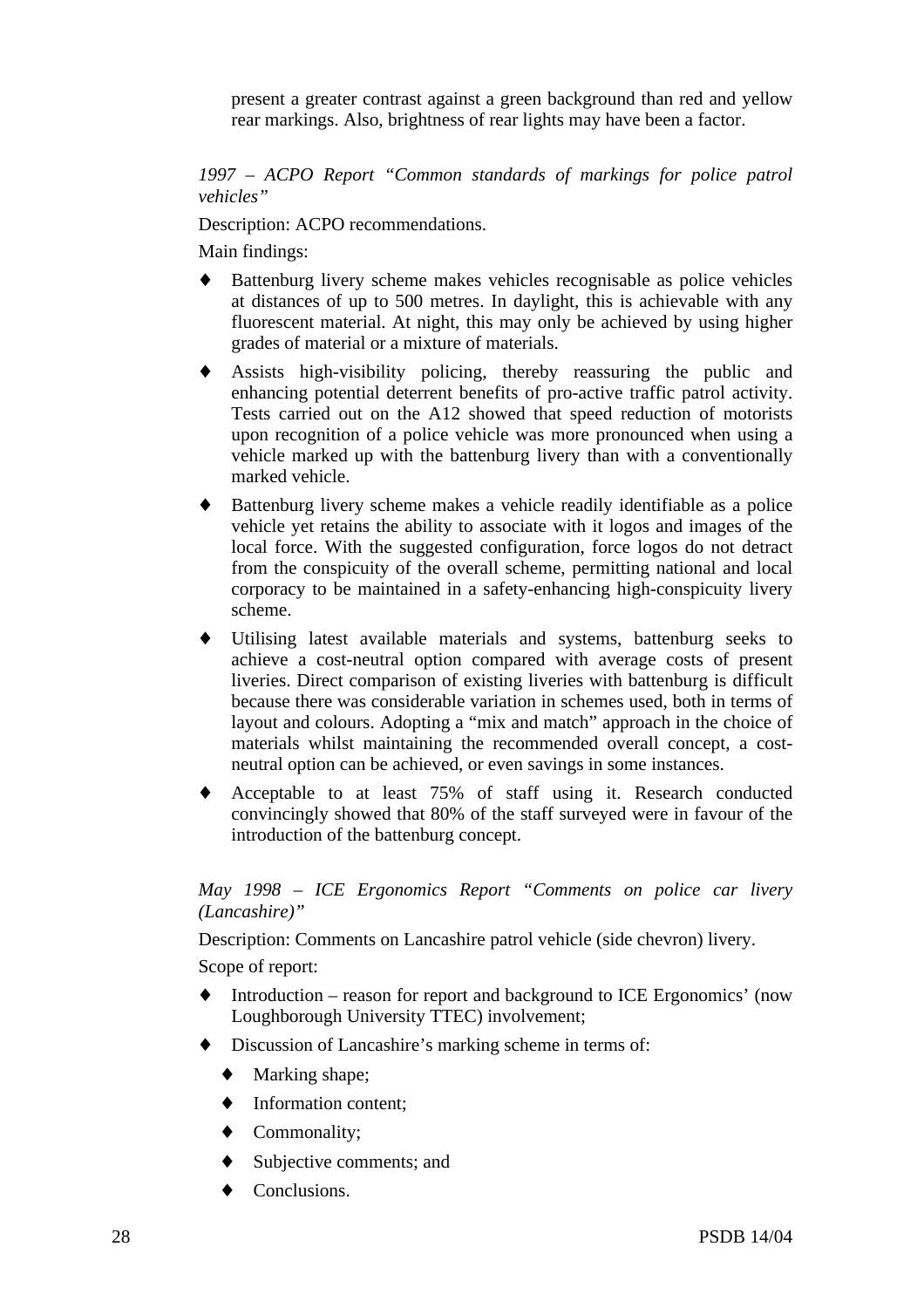*August 1999 – ICE Ergonomics Report "Comments on police van livery (Sussex)"*

Description: Comments on Sussex Police van (side chevron) livery.

Scope of report:

- ♦ Introduction reason for report and background to ICE Ergonomics' involvement;
- ♦ Discussion of Sussex marking scheme in terms of:
	- ♦ Marking shape;
	- ♦ Information content;
	- ♦ Commonality; and
	- ♦ Conclusions.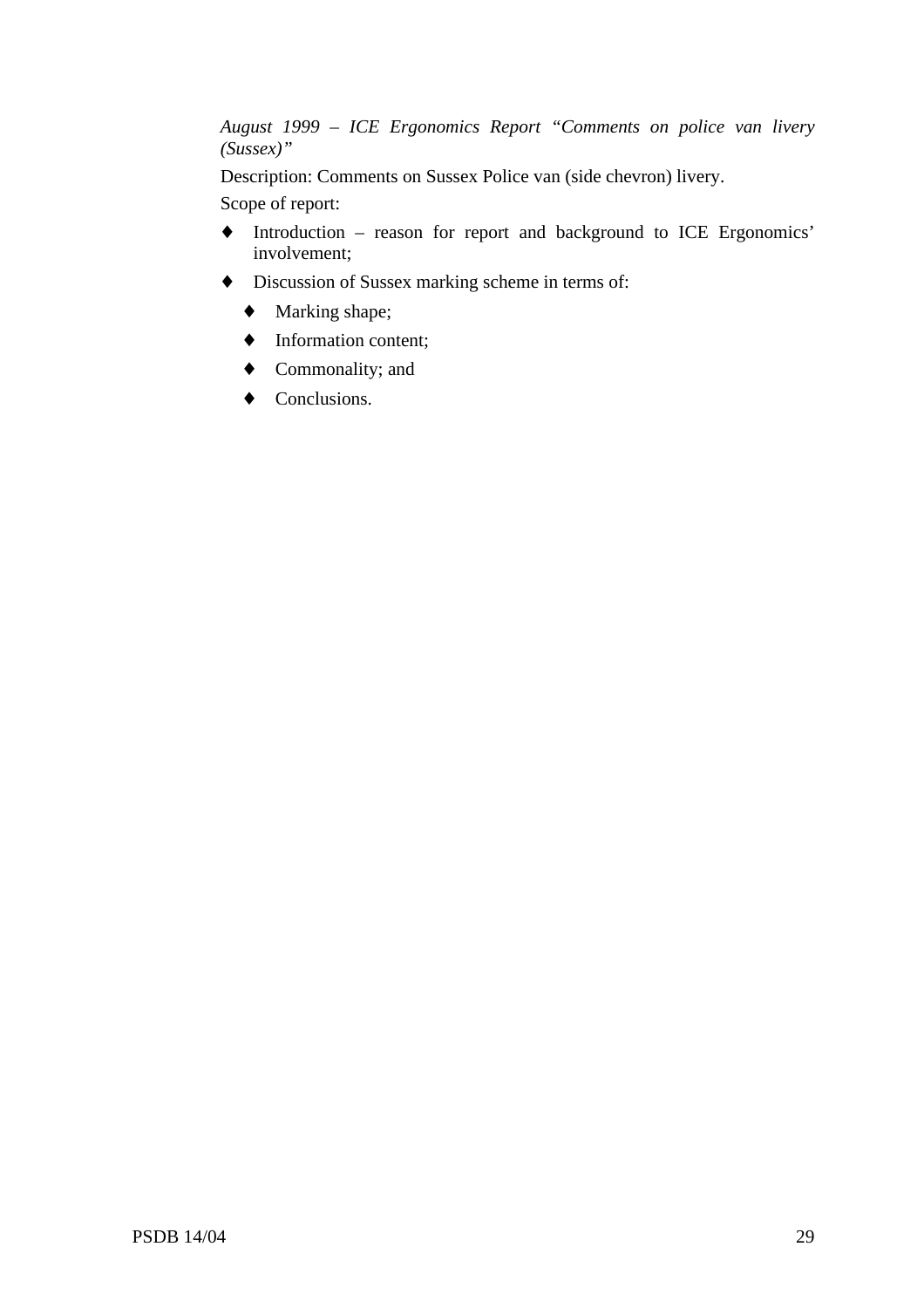## Appendix C Results of Half Battenburg Evaluation

## Aim of the "Half Battenburg" Police Vehicle Livery Scheme Evaluation

The purpose of the trial described here was to garner opinion on examples of typical police vehicle livery schemes in use across the UK. These ranged from obsolescent schemes such as the old "jam sandwich" motorway patrol vehicle and the recently superseded urban livery to the recently-evolved "half battenburg" schemes that are currently being introduced widely. This particular piece of research does not set out to be definitive or scientifically rigourous in its approach to this complex issue. Rather it seeks to discover whether or not the half battenburg livery achieves its objective of carrying the national corporate image being promoted by the current motorway patrol vehicle "battenburg" livery scheme into other areas of policing, thereby raising the profile of the police and helping to reduce the fear of crime.

## **Outline of Methodology**

Video filming of the various livery schemes was conducted in an environment that might be considered to be a worst case scenario as far as police vehicle conspicuity is concerned – a busy high street scene, with significant quantities of visual clutter. The cars – supplied and driven with the kind co-operation of Hertfordshire Constabulary – were parked parallel to and at the side of a road in a marked bay outside a parade of brightly-coloured shops and restaurants.



Photograph 13. Typical prebattenburg motorway livery scheme

Photograph 14. Typical pre-half battenburg panda car livery scheme



Photograph 15. Full battenburg livery scheme



Photograph 16. Half battenburg livery scheme

**NOTE: These images are for illustrative purposes only and were not used in the evaluation of the livery schemes depicted.**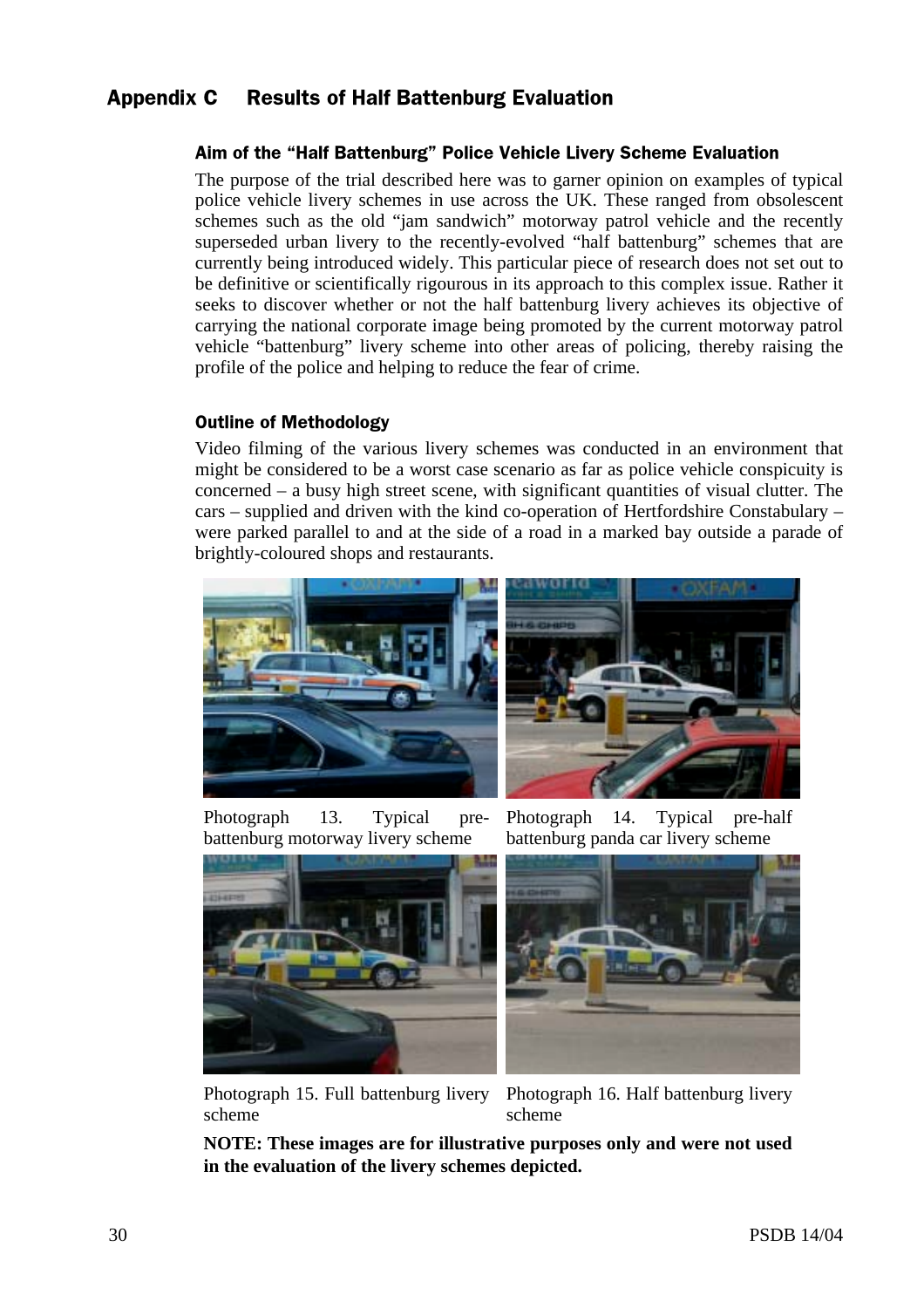Filming was carried out under bright daylight, twilight and night-time conditions to enable evaluation across all likely ambient lighting conditions, with the exception of cloudy weather and rain, snow, etc.

Later in the lab, two groups of volunteers, a total of 25 people, were shown the video footage and then asked to air their opinions of the various liveries and discuss their relative merits, including those aspects of liveries that they did and did not find effective. Notes were taken of key issues that were raised and these are included below.

## **Results of Discussion Sessions**

## **Test Session 1**

- ♦ Many test subjects stated that the word "POLICE," picked out on the side of the vehicle in a highly-contrasting colour (navy blue on a white background), provided a very effective visual cue that they were looking at a police vehicle.
- ♦ It was noted that there are many livery schemes, other than police designs, that employ stripes parallel with the line of the sills along the middle of the sides of the vehicle. This detracts from the ability of people to distinguish police vehicles from those of other operators.
- ♦ A large police force logo on the side of the vehicle was felt to improve its recognisability as a police vehicle.
- ♦ One of the vehicles filmed and viewed was an old motorway patrol vehicle, utilising an orange stripe bordered by narrow navy blue and white chequer stripes along the sides of the car, parallel with the sills. This was felt to perform very badly under night-time conditions, with the orange stripe not very noticeable.
- ♦ Hertfordshire Constabulary's older general purpose (non-motorway) vehicle livery was felt not to be readily distinguishable from, for example, a taxi. This is being replaced with the half battenburg livery scheme at present in a fleet roll-out, as new vehicles enter service.
- Under the various lighting conditions tested, Hertfordshire Constabulary's older general purpose (non-motorway) vehicle livery was not considered to vary much in terms of overall conspicuity within its immediate environment.
- ♦ It was also observed that none of the livery schemes made good use of the vehicle bonnet for increasing conspicuity.

## Test Session 2

- ♦ It was observed that stripes on a white vehicle under night-time conditions were not very effective at increasing conspicuity.
- ♦ In the case of Hertfordshire Constabulary's older general purpose (non-motorway) vehicle, the police force logo to the side of the vehicle was considered to be at least as effective as the navy blue-white twin-chequer stripe.
- ♦ Under night-time conditions, the word "POLICE" on the lower portion of the sides of the half battenburg was considered to increase recognisability as a police vehicle.
- ♦ Under night-time conditions, the orange stripe utilised in the older motorway patrol vehicle livery was considered to be less noticeable than the black rubberised rubbing strip down the vehicle flanks.
- ♦ Of the vehicles tested, that marked up in half battenburg livery was considered to be the most attention-getting whilst driving past the video camera position.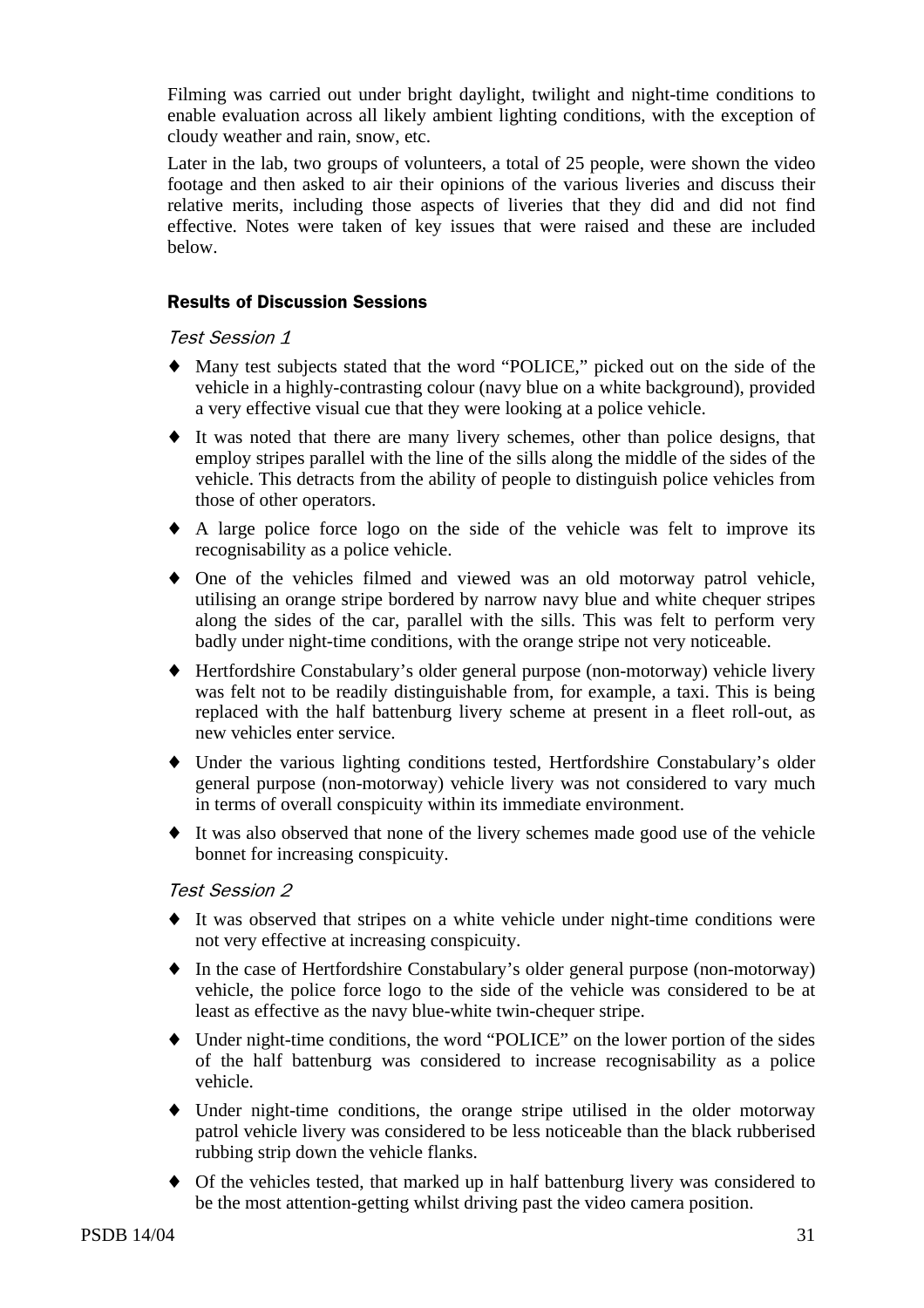- ♦ Blue panels of retro-reflective film were considered to appear very dark or black under night-time conditions when seen without illumination from headlamps – that is, when not seen under retro-reflection from a light source. They were considered to appear similar to the vehicle windows.
- ♦ It was considered that the battenburg livery scheme did not offer any advantage over the half battenburg livery scheme within the context being considered – the high-visual clutter urban environment.
- ♦ The half battenburg livery scheme appeared to be the best overall within the present context, primarily due to the word "POLICE" appearing on the sides of the vehicle in large, highly-contrasting, block capital letters.

## **Conclusions**

- A. The half battenburg livery scheme appears to perform well within the context of an environment containing a large amount of visual clutter. Reasons for this include:
	- ♦ "POLICE" appearing in large, highly-contrasting, bold letters on the flanks of the vehicle;
	- ♦ Effective rear markings retro-reflective red and retro-reflective and fluorescent yellow-green chevrons in this particular case (although the recommendations stipulate retro-reflective and fluorescent orange in place of red on visibility performance grounds); and
	- ♦ White colour of the base vehicle stands out in this context.
- B. Use of the police force logo tends to enhance the recognisability of the vehicle as a police vehicle, promoting "High Visibility Policing."
- C. Battenburg livery offers no advantage over half battenburg livery within the visually cluttered context being considered. Comparing the half battenburg livery with battenburg livery and all other factors being equal (for example, the size of the vehicle and the quality of the materials), the half battenburg livery scheme was found to offer the enhanced corporacy being sought. This is especially true bearing in mind the maximum viewing distance that is generally possible in urban and suburban contexts (100-200 m was considered to be the typical maximum).
- D. The older general purpose (non-motorway) vehicle livery scheme was not considered to be easily recognisable as a police vehicle. Since the filming that was used for trials was conducted at close quarters, this leads one to the conclusion that the scheme was not performing its intended function of raising awareness of the presence of a police vehicle.